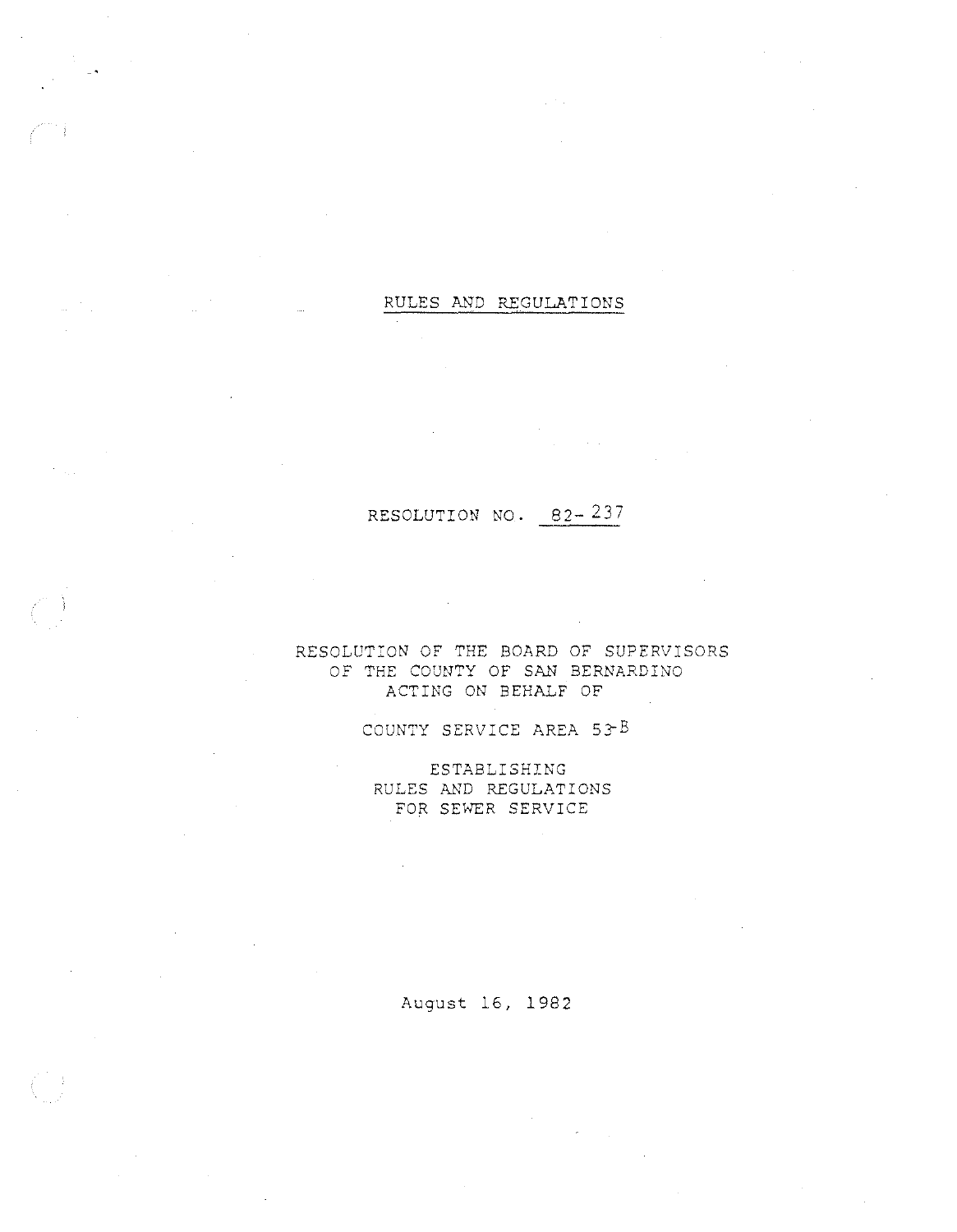# COUNTY OF *Sk'l* BERNARDINO SPECIAL DISTRICTS DEPARTMENT

COUNTY SERVICE AREA 53-B

Rules and Regulations

for

### SEWER SERVICE

RESOLUTION NO. 82- 237

August 16, 1982

PAGE

#### TABLE OF CONTENTS

SECTION l.O **GENERAL** PROVISIONS

| 1.1<br>$\mathbf{L} \cdot \mathbf{2}$<br>1.3 | Short Title<br>Words and Phrases<br>Sewer System |  |
|---------------------------------------------|--------------------------------------------------|--|
| 1.4<br>1.5                                  | Separability<br>Tampering With District          |  |
|                                             | System                                           |  |
| 1.6                                         | Protection from Damage                           |  |
| 1.7                                         | Penalty for Violation                            |  |
| 1.8                                         | Variance                                         |  |

SECTION 2.0 - DEFINITIONS

2.1 Definitions 3-5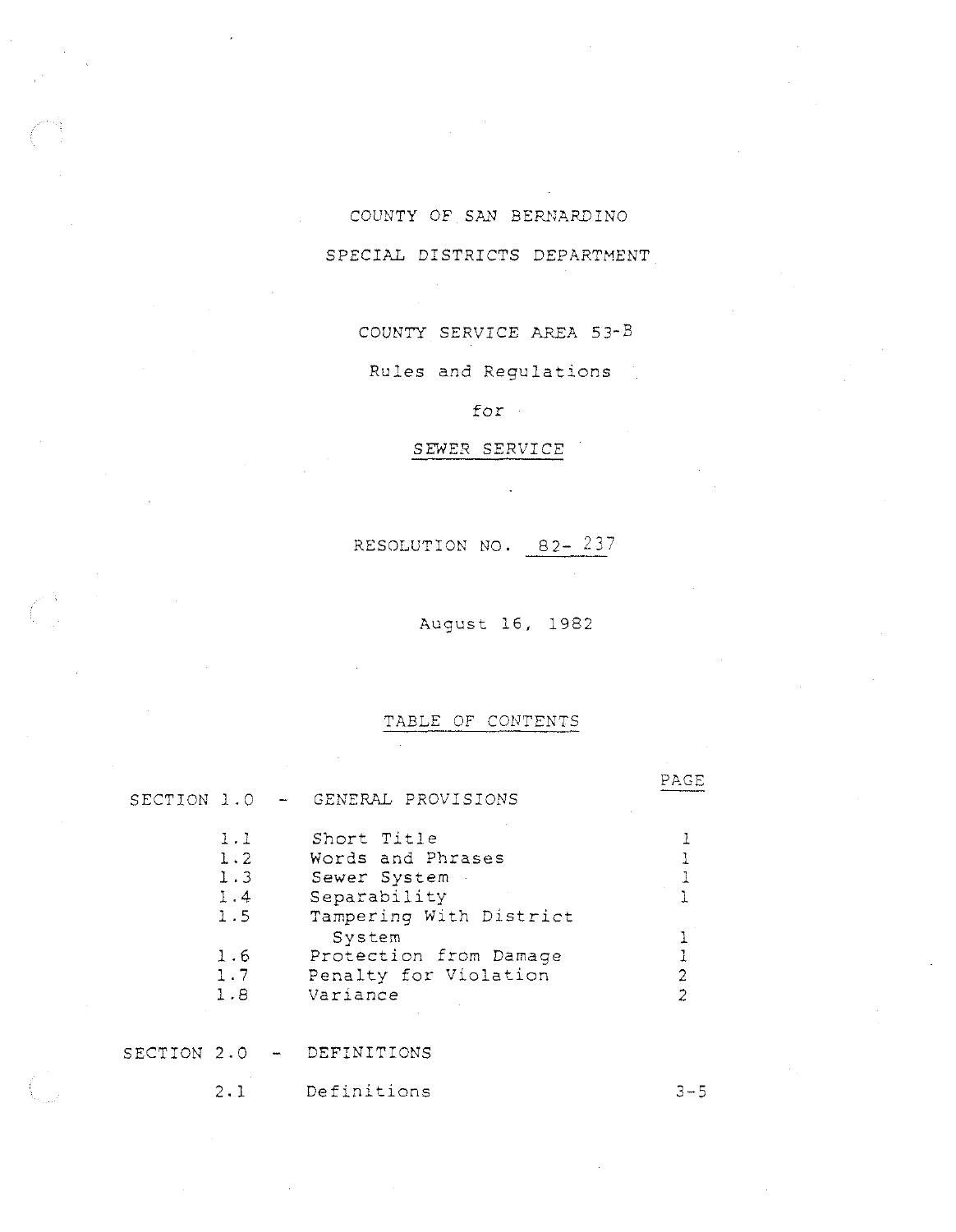#### TABLE OF CONTENTS (continued)

 $\frac{1}{2}$ 

 $\hat{\boldsymbol{\theta}}$ 

| SECTION 3.0                                                                                                             | GENERAL USE REGULATIONS                                                                                                                                                                                                                                                                                                                                                                                                                                          |                                                                                                                  |
|-------------------------------------------------------------------------------------------------------------------------|------------------------------------------------------------------------------------------------------------------------------------------------------------------------------------------------------------------------------------------------------------------------------------------------------------------------------------------------------------------------------------------------------------------------------------------------------------------|------------------------------------------------------------------------------------------------------------------|
| 3.1<br>$3 \cdot 2$<br>3.3<br>3.4<br>3.5<br>3.6<br>3.7<br>3.8<br>3.9<br>3.10<br>3.11<br>3.12<br>3.13                     | General<br>Installation Costs<br>Notification of District.<br>Excavations<br>Testing<br>Industrial Wastewater<br>Types of Waste Prohibited<br>Control of Prohibited Wastes<br>Maintenance of Flow Equalizing<br>System<br>Tests and Measurements<br>Swimming Pools<br>Pumped Waste<br>More Restrictive Provisions                                                                                                                                                | 6<br>6.<br>6<br>6<br>6<br>$\overline{7}$<br>$7 - 9$<br>9<br>10<br>10<br>10<br>10 <sup>°</sup><br>10 <sup>°</sup> |
| SECTION 4.0                                                                                                             | APPLICATION FOR SEWER<br>SERVICE AND CONNECTION<br>TO SEWER SYSTEM                                                                                                                                                                                                                                                                                                                                                                                               |                                                                                                                  |
| 4.1<br>$4 \cdot 2$<br>4.3<br>4.4<br>$4.5 -$<br>4.6<br>4.7<br>4.8<br>4.9<br>4.10<br>4.11<br>4.12<br>4.13<br>4.14<br>4.15 | Application for Sewer Service<br>Compliance-Intent of Applicant<br>Payment for Previous Service<br>Application for Connection to<br>Sewer System<br>Duration of Permit<br>Compliance with Permit<br>Agreement<br>Inspection<br>Size and Location<br>Separate Connections Required<br>Residential, Commercial, and<br>Industrial Sewer Service<br>Connection<br>Condemned Work<br>Liability for Costs<br>Sewers Outside the District<br>Sewer Service Feasibility | 11<br>11<br>11<br>11<br>11<br>11<br>12<br>12<br>12<br>12<br>12<br>13<br>13<br>13                                 |
| SECTION 5.0                                                                                                             | Study<br>USER/STANDBY CHARGES                                                                                                                                                                                                                                                                                                                                                                                                                                    | 13                                                                                                               |
| 5.1<br>$5 \cdot 2$<br>$5.3 -$<br>5.4<br>5.5                                                                             | User Charge<br>User Charge Classification<br>User Contesting Classification<br>User Charge Billing Period<br>Stand-by Charge                                                                                                                                                                                                                                                                                                                                     | 14<br>14<br>15<br>15<br>15                                                                                       |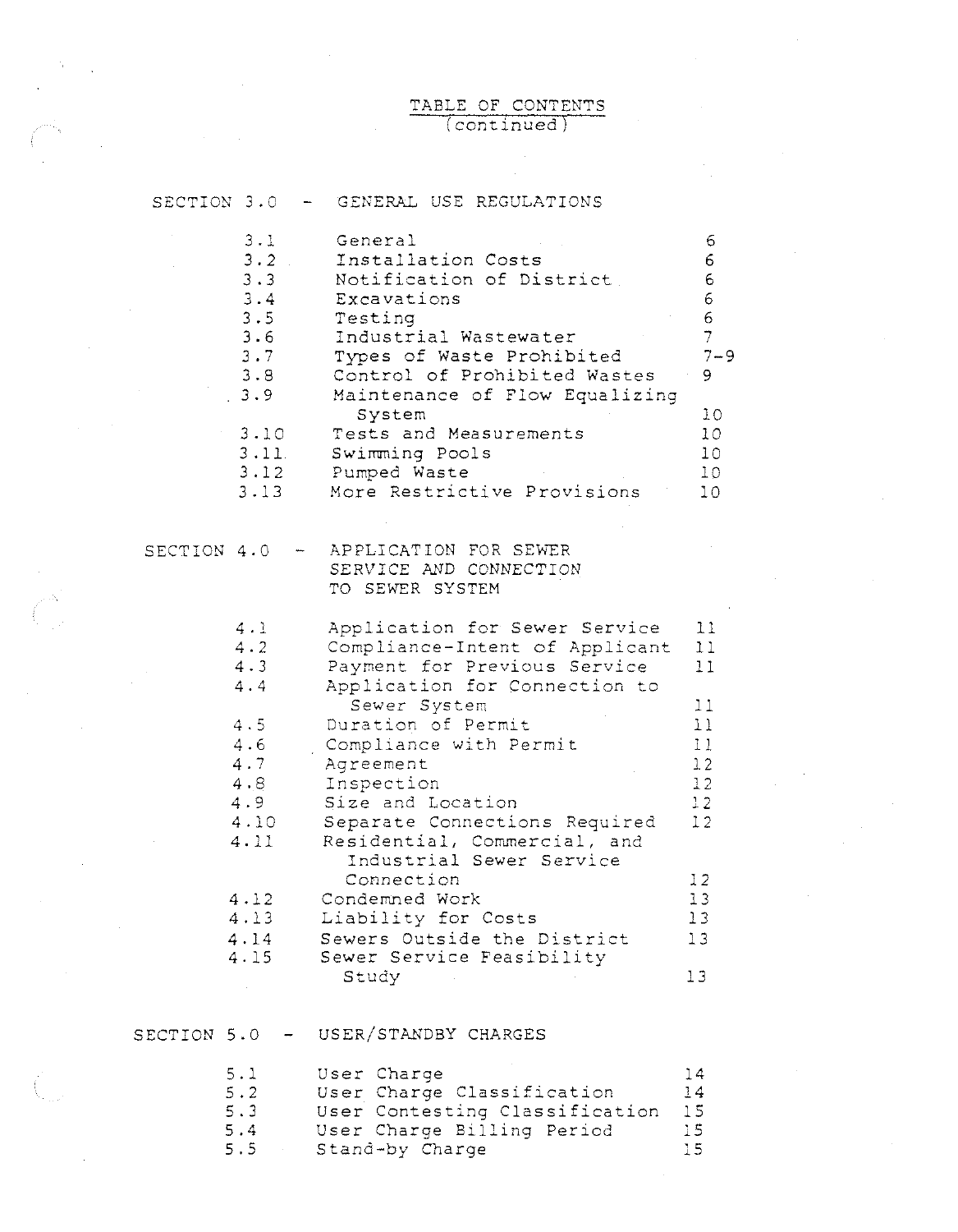#### TABLE OF CONTENTS (cont~nued)

 $\mathcal{A}^{\mathcal{A}}$ 

|             |                                               | SECTION 6.0 - NOTICES                                                                                                                                                                                                  |                                          |
|-------------|-----------------------------------------------|------------------------------------------------------------------------------------------------------------------------------------------------------------------------------------------------------------------------|------------------------------------------|
|             | 6.1<br>6.2                                    | Notices to Owner or User<br>Notices from Owner or User                                                                                                                                                                 | 16<br>16                                 |
| SECTION 7.0 |                                               | DISCONTINUANCE OF SERVICE                                                                                                                                                                                              |                                          |
|             | 7.1<br>$7.2 -$                                | Service Refused or Discontinued 17<br>Violation                                                                                                                                                                        | 17                                       |
| SECTION 8.0 |                                               | <b>BILLING</b>                                                                                                                                                                                                         |                                          |
|             | 8.1<br>8.2<br>8.3<br>8.4<br>8.5<br>8.6<br>8.7 | Billing Period<br>User Charges<br>Rendering of Bills<br>Billing of User Charge<br>Owner's Guarantee<br>Owner-Tenant Agreement<br>Change of Ownership                                                                   | 18<br>18<br>18<br>18<br>18<br>18<br>18   |
| SECTION 9.0 |                                               | COLLECTION                                                                                                                                                                                                             |                                          |
|             | 9.1<br>9.2<br>9.3<br>9.5                      | Delinquent User Charges<br>Suit against Owner and<br>Applicant<br>Costs of Suit<br>9.4 Suits Against Property.<br>Collection on Tax Roll                                                                               | 19<br>19<br>$-19$<br>19<br>19            |
|             |                                               | SECTION 10.0 - SCHEDULE OF FEES                                                                                                                                                                                        |                                          |
|             | 10.1<br>10.2<br>10.3<br>10.6                  | Connection to Sewer System<br>Main Sewer Connection Charge<br>Buy-in Charge<br>10.4 Plan Checking<br>10.5 Inspection Fees and<br>Construction Permit<br>Fee for Discharge of Pumpings<br>from Chemical Toilets; Septic | 20<br>$20 - 21$<br>22<br>22<br>$23 - 24$ |
|             |                                               | and Holding Tanks; Cesspools<br>or Leach Pits to Sewer System                                                                                                                                                          | 24                                       |
|             |                                               | SECTION 11.0 - CRITERIA FOR DESIGN, TECHNICAL<br>SPECIFICATIONS AND STANDARD DRAWINGS                                                                                                                                  |                                          |
|             |                                               | 11.1 Adoption                                                                                                                                                                                                          | 25                                       |
|             |                                               | SECTION 12.0 - REPEAL OF PRIOR PROVISIONS                                                                                                                                                                              |                                          |

12.1 Repeal of Prior Provisions 26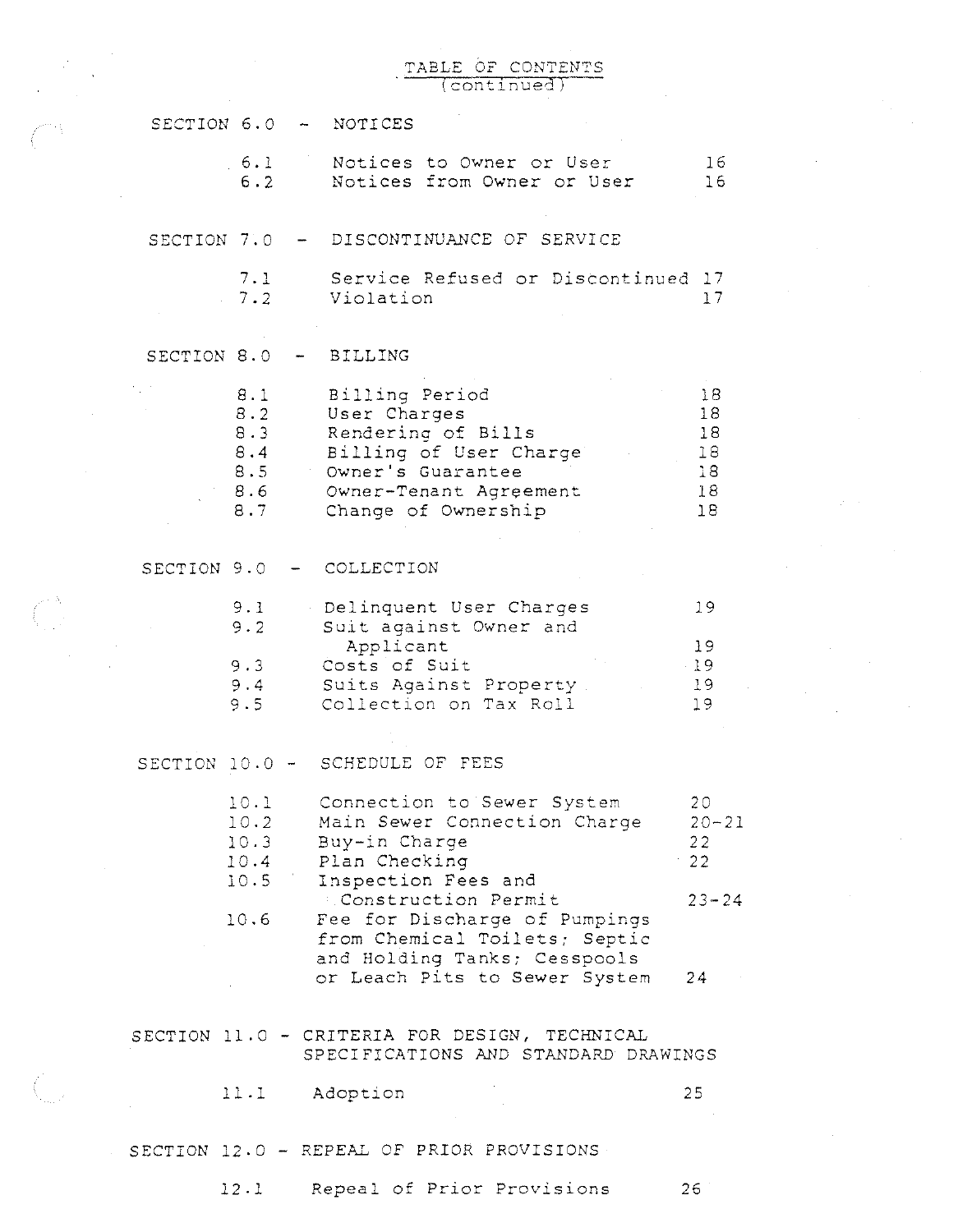#### COUNTY SERVICE AREA 53

#### COUNTY OF SAN BERNARDINO

#### RULES AND REGULATIONS FOR SEWER SERVICE

RESOLUTION NO. 82-237

#### RESOLUTION OF THE BOARD OF SUPERVISORS OF THE COUNTY OF SAN BERNARDINO ACTING IN ITS CAPACITY AS THE GOVERNING BODY OF COUNTY SERVICE AREA 53 ESTABLISHING RULES AND REGULATIONS FOR SEWER SERVICE.

 $\frac{1}{2}$ 

BE IT RESOLVED by the Board of Supervisors of the County of San Bernardino, California, acting in its capacity as the governing body of County *Service* Area 53 as follows:

#### SECTION 1.0- GENERAL PROVISIONS

1 .1 Short Title - This Resolution shall be known and may be cited as Rules and Regulations, Sewer Service.

1.2 Words and Phrases all words used herein in future; all words in the plural number shall include the singular number; and all words in the singular number shall include the plural number. - **For the purpose of this Resolution,**  the present tense shall include the

1.3 Sewer System - The District provides a Public Sewer System, including all parts of the system, all appurtenances to it, and lands, easements, rights to land, contract rights, other collection facilities and equipment for the collection of waste waters within the District; and contracts with the Big Bear Area Regional Wastewater Agency for the treatment, and disposal of waste waters from the District's System.

1.4 Separability -If any section, sub-section, sentence, clause, or phrase of this Resolution is for any reason adjudged to be invalid, such decision shall not affect the validity of the remaining portions of this Resolution.

1.5 Tampering with District System - No one, except an authorized employee or representative of the District, shall at any time and in any manner operate, interfere disrupt or tamper with the District's system or any related equipment.

1.6 • Protection from Damage -All District property comes within the operation of Penal Code, Section 594, which provides in general that *every* person who maliciously injures or destroys any real or personal property not his own, in cases otherwise than such as are specified in this Code, is guilty of a misdemeanor."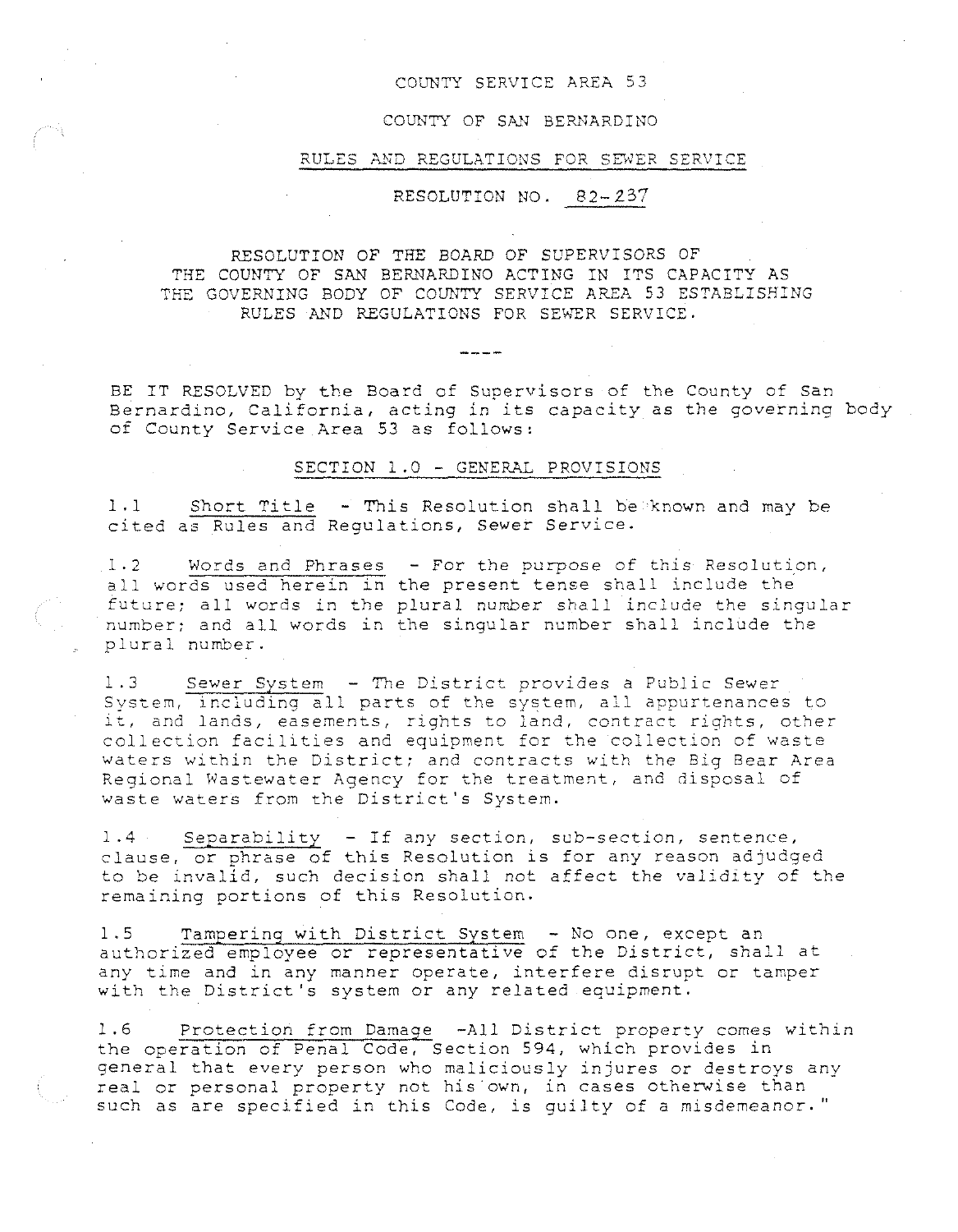#### SECTION 1.0 - GENERAL PROVISIONS (continued)

1.7 Penalty for Violation - If any Person fails to comply with all or any part of these Rules and Regulations, or any **District resolution or order fixing rates and charges, the**  District may pursue any remedy provided to it by law, including, without limitation, Section 1.13 of the District Ordinance, a copy of which is on file and available for inspection at the business office of the District and at the office of the Clerk of the Board of Supervisors.

1.8 Variance - When any person, by reason of special circumstances, is of the opinion that a variance is necessary or that any provision of these Rules and Regulations is unjust or inequitable as applied to his facilities or property, that Person may make written application as specified in Section 1.12.10 of the District Ordinance, a copy of which is on file and available for inspection at the business office of the District and at the office of the Clerk of the.Board of Supervisors.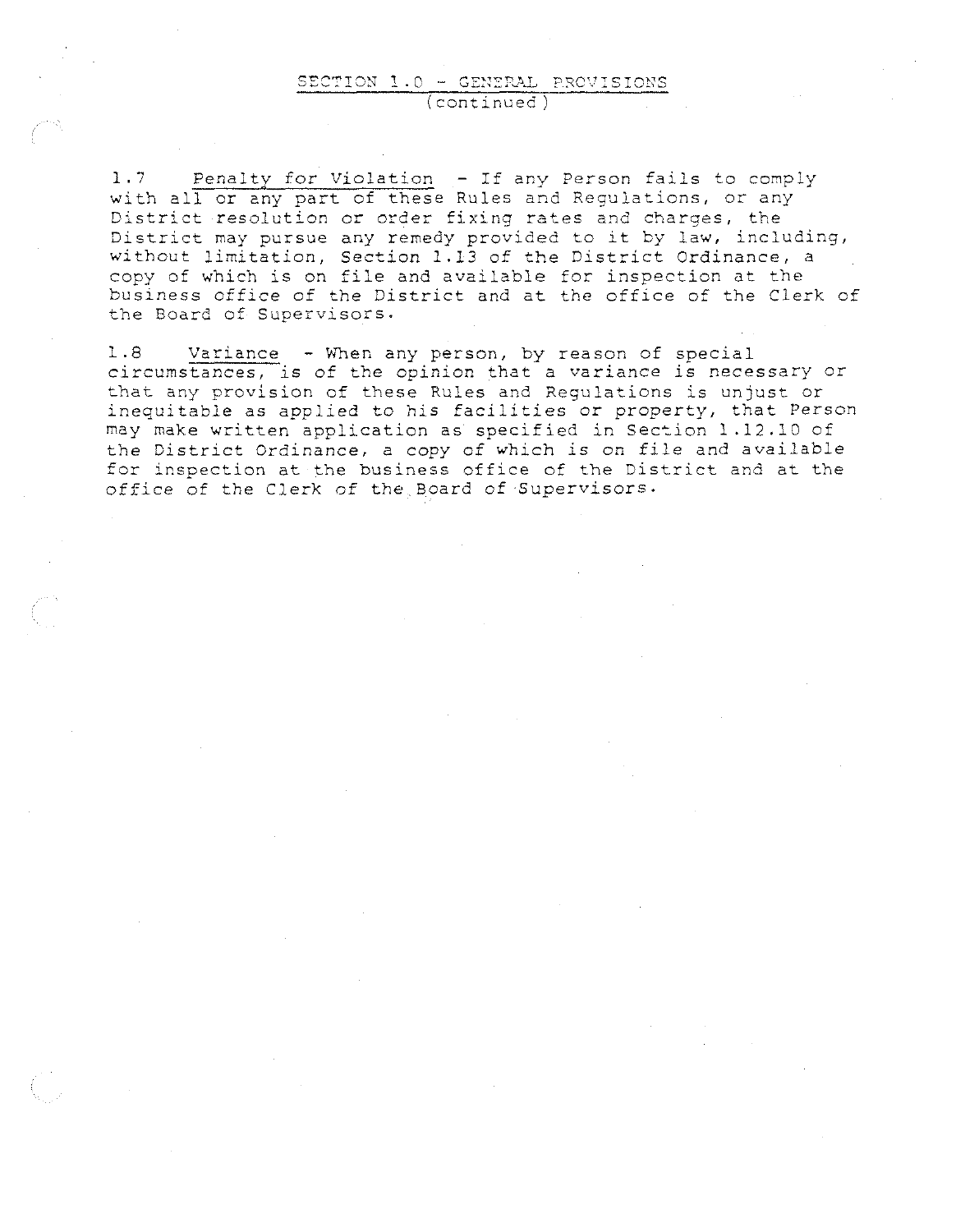#### SECTION 2.0 - DEFINITIONS

2.1 Definitions - The meaning of terms used in these Rules and Regulations shall be as defined in the Uniform Plumbing Code except as specifically modified herein, or as inconsistent with the definitions contained herein or with the context thereof. The following definitions shall prevail in the event of any inconsistency with or ommission from the Uniform Plumbing Code definitions:

2.1.01 APPLICANT -The person making application hereunder, who shall be the owner of the premises involved or his agent authorized as such in writing, or a plumber or contractor licensed as such by the State of California.

2.1.02 AGENT - The person authorized in writing to act on behalf of the Owner, or a plumber or Contractor acting at the direction of the Owner and licensed as such by the State of California.

 $2.1.03$  BOARD - The Board of Supervisors of the County of San Bernardino, State of California, acting in its capacity as the governing body of the District.

2.1.04 BUILDING SEWER -That portion of sewer from the building sewer drain to the Public Sewer, including the sewer lateral and the cleanout.

2.1.05 COMMISSION -An Advisory Commission of the District appointed by the Board in accordance with its policies.

2.1.06 CONTRACTOR - An individual, firm, corporation, partnership, or association duly licensed by the State of California to perform the type of work to be done under the permit, contract or agreement.

2.1.07 COST -The cost of labor, material, transportation, supervision, engineering, and all other necessary overhead expenses.

<sup>2</sup>.l. <sup>08</sup>*COUNTY* - The County of San Bernardino, State of California.

2.1.09 DISTRICT -Any county service area, improvement zone, or sanitation district which has adopted these Rules and Regulations and for which the Board is the governing body. Also, textual reference to "The District", shall mean the county service area, improvement zone or sanitation district which is administering or enforcing these Rules and Regulations.

2.1.10 DISTRICT ENGINEER - The Engineer appointed by the Board to support the District.

2. 1. 11 DISTRICT MANAGER - The person employed or appointed to act as manager for the District.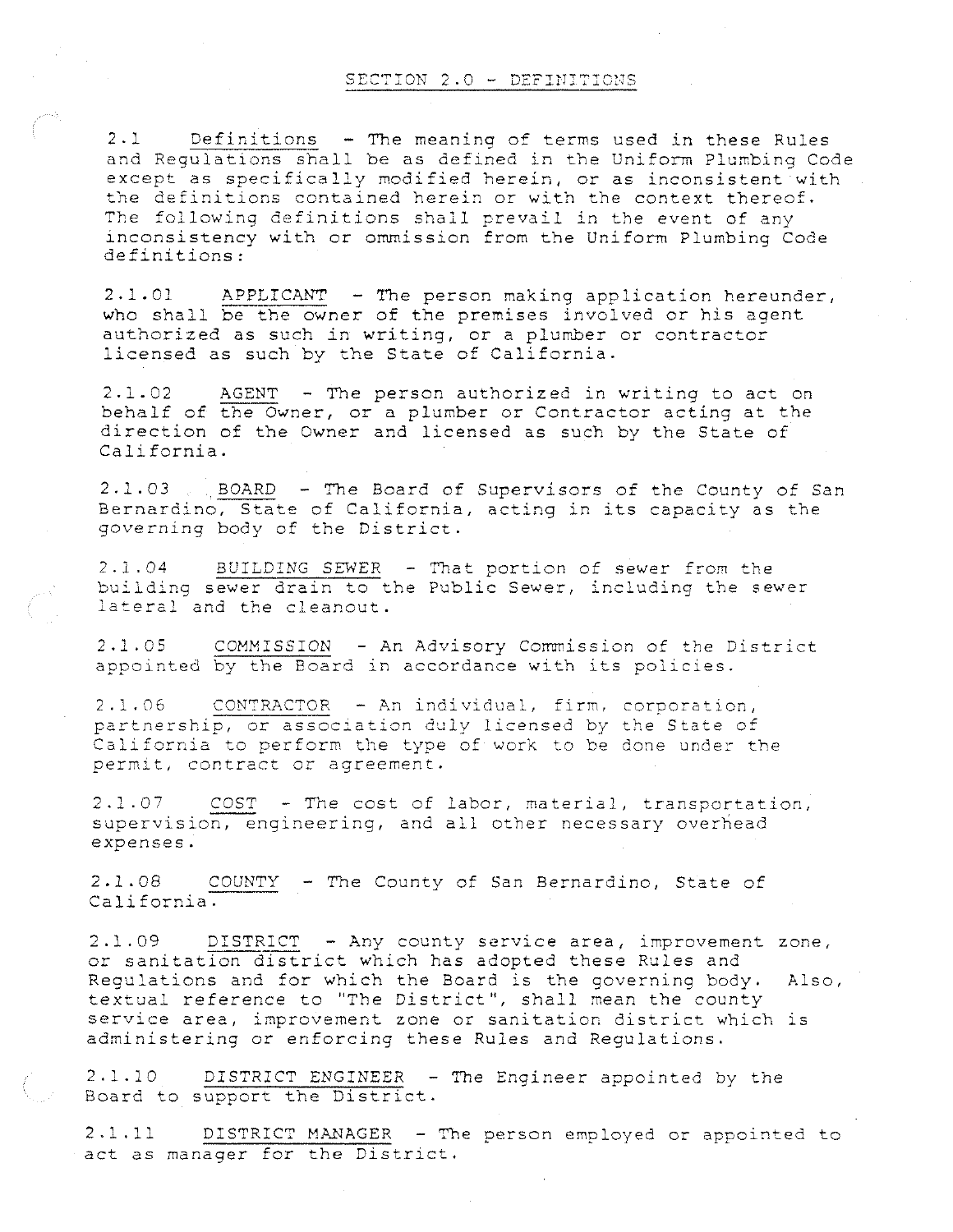2.1.12 DISTRICT ORDINANCE - Ordinance No. SD 80-9, adopted by the Board on December 1, 1980 to regulate the use and construction of Public Wastewater Facilities, as the same may be amended from **time to time.** 

2.1.13 EQUIVALENT DWELLING UNITS (EDU) - The number of Equivalent Dwelling Units fixed and established for all the various classifications of types and uses of property by the Rules and Regulations of the District, as such classifications may be duly revised from time to time.

2.1.14 FIXTURE UNIT EQUIVALENTS - The fixture unit equivalent prescribed by the Uniform Plumbing Code or substantially equivalent provisions in subsequent plumbing codes adopted by the Board.

2.1.15 GARBAGE - Solid wastes from the preparation, cooking, and dispensing of food, and from the handling, storage and sale of produce

2.1.16 INSPECTOR - An authorized District representative who performs inspection duties.

2.1.17 INDUSTRIAL WASTEWATER - Any and all liquid or water borne waste from industrial or commercial processes, except domestic sewage.

2.1.18 LIVING UNIT - A building or part of a building which contains one kitchen facility and/or one or more **bathrooms, and which is normally used as a residence.** 

 $2.1.19$  OWNER - The person or persons in whose name the legal title to property appears by deed duly recorded in the County **Recorder <sup>1</sup> s Office. Also, a person holding property pursuant to a Term Special Use or other permit issued by a governmental entity.** 

2.1.20 PERMIT - Any written authorization required pursuant to these Rules and Regulations, the District Ordinance, *or* any other rule or regulation of the Board.

2.1.21 PERSON -One *or* more individuals of either sex, or a company *or* other legal entity, including the heirs, assigns and **successors in interest thereof.** 

2.1.22 PUBLIC SEWER - That portion of a sewer which is a common sewer and is owned or directly controlled by the District. It does not include any portion of a building sewer.

2.1.23 SEWAGE -Any liquid waste containing animal *or*  vegetable matter in suspension *or* solution and may include **liquids containing chemicals in solution.**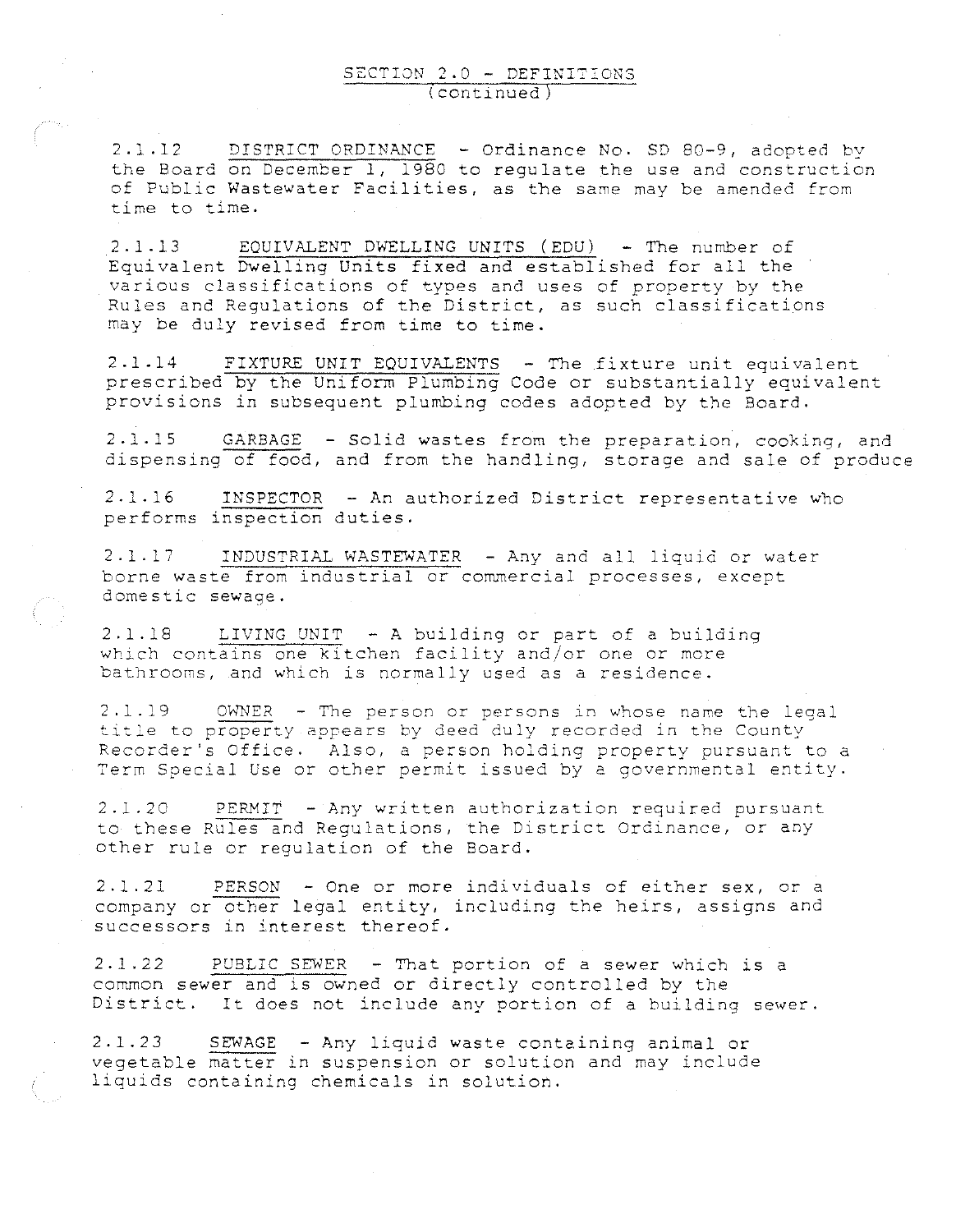#### SECTION 2.0 - DEFINITIONS (continued)

2.1.24 SEWER SYSTEM - A system which may include any combination of integrated facilities for collecting, transporting, pumping, treating and disposing of sewage, which are owned, directly controlled, or otherwise furnished by the District.

2.1.25 SEWER - A pipe or conduit for carrying sewage.

2.1.26 SPECIAL DISTRICTS DEPARTMENT -The department authorized by the Board to provide extended services to special districts functioning in the County.

2.1.27 SPECIAL DISTRICTS DIRECTOR - The person appointed by the Board to act as Director for the Special Districts Department.

2.1.28 UNIFORM PLUMBING CODE - The Uniform Plumbing Code as published by the International Association of Plumbing and Mechanical Officials and as adopted by the County as its plumbing code.

2.1.29 USER - The person or persons owning or controlling or entitled to possession of property or improvements to which the sewer facilities of the District are connected or available.

2.1.30 WASTEWATER FACILITIES -Any facility for the **transportation, treatment, or disposal of sewage.**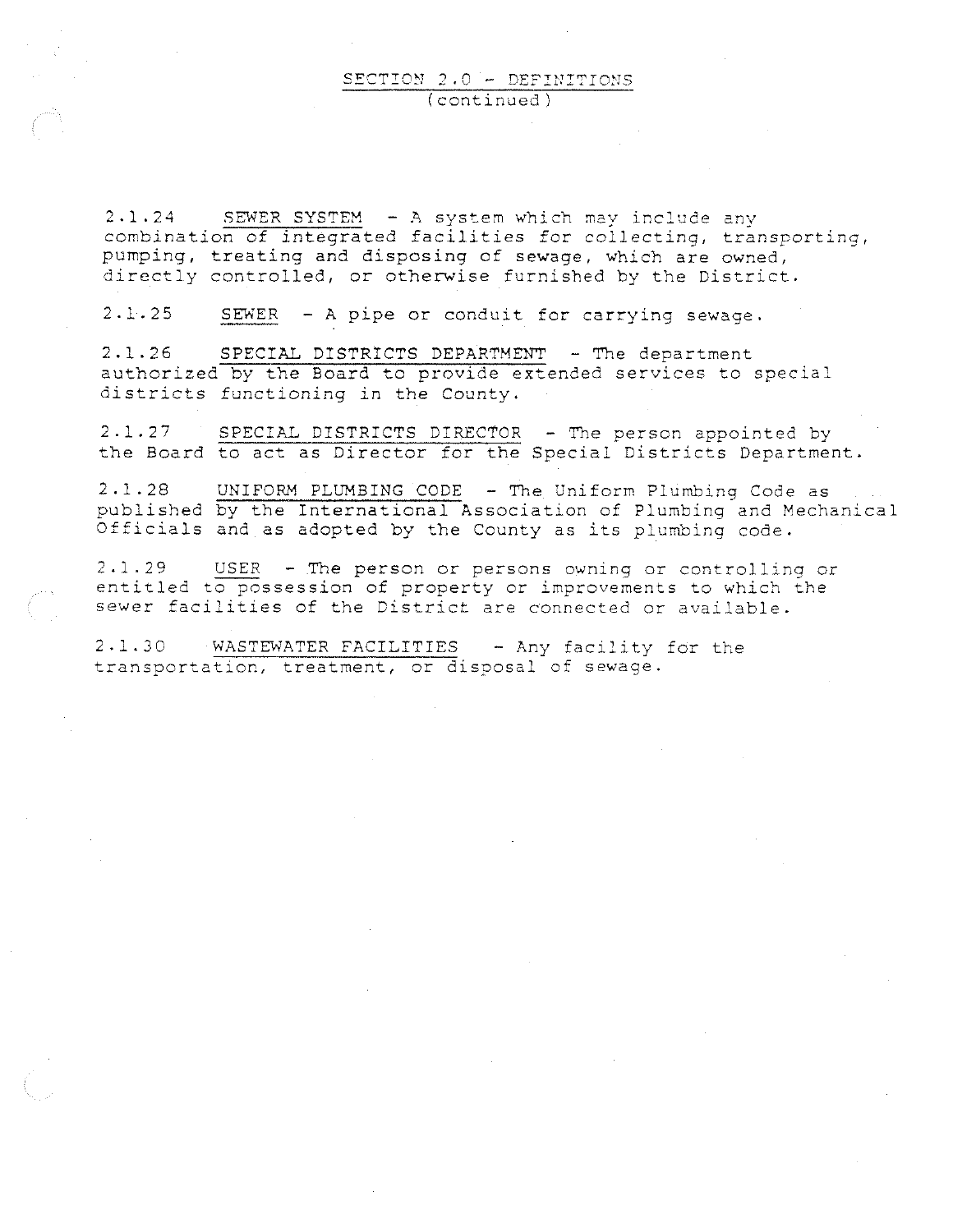#### SECTION  $3.0$  - GENERAL USE REGULATIONS

3.1 General - The construction of sewers and laterals and **connections to the Sewer System shall be governed by the**  District's Standards for Sanitary Sewers and the Uniform Plumbing Code except as herein modified. Unless the context dictates otherwise, the technical terms used in Sections 3.6 through 3.12 of these Rules and Regulations (i.e. Biochemical Oxygen Demand-B.O.D., Dissolved Solids- D.S., Suspended Solids- S.S., etc.) shall be as defined in the latest adopted edition of ''Standard Methods for the Examination of Water and Wastewater" as published by the American Public Health Association.

3.2 Installation Costs - All costs and expenses incident to the installation and connection of the Building Sewer shall be borne by the Owner. The Owner shall indemnify the District against any liability occasioned by the installation of the Building Sewer.

3.3 Notification of District -An Applicant for a Building Sewer Permit shall notify the District twenty four (24) hours in advance when the Building Sewer is ready for inspection. The Building Sewer and its connection to the Sewer System shall be consistent with the **District <sup>1</sup> S Standards <sup>1</sup>the Uniform Plumbing Code, and in accordance**  with Section 1.8 of the District Ordinance #SD 80-9.

3.4 Excavations -All excavations for Building Sewer installations shall be adequately guarded with barricades and lights to protect the public from hazard. Streets, sidewalks, and other public property disturbed in the course of the work shall be restored in a manner satisfactory to the District and **the Owner of such property. All excavations shall comply with all applicab]\_e government safety codes and the Contractor or Owner shall secure all necessary permits.** 

3.5 Testinq -A clean-out or two way tnst tee shall be installed at the point the Building Sewer exits the structure and at the point the Building Sewer crosses the property line. A length of  $1/2$ " x 18" steel re-bar shall be buried horizonally 6" below the ground surface at the location of the clean-out at the property line. The connections to the Sewer System shall be water tested and inspected in the presence of the Inspector. The labor and materials for testing shall be furnished by the Person constructing the sewer. All lines showing leakage, poor workmanship not in conformance with all applicable codes and District Standards for Sanitary Sewers shall be repaired, reworked, or replaced at the expense of the Applicant or Person doing the work and to the satisfaction of the Inspector.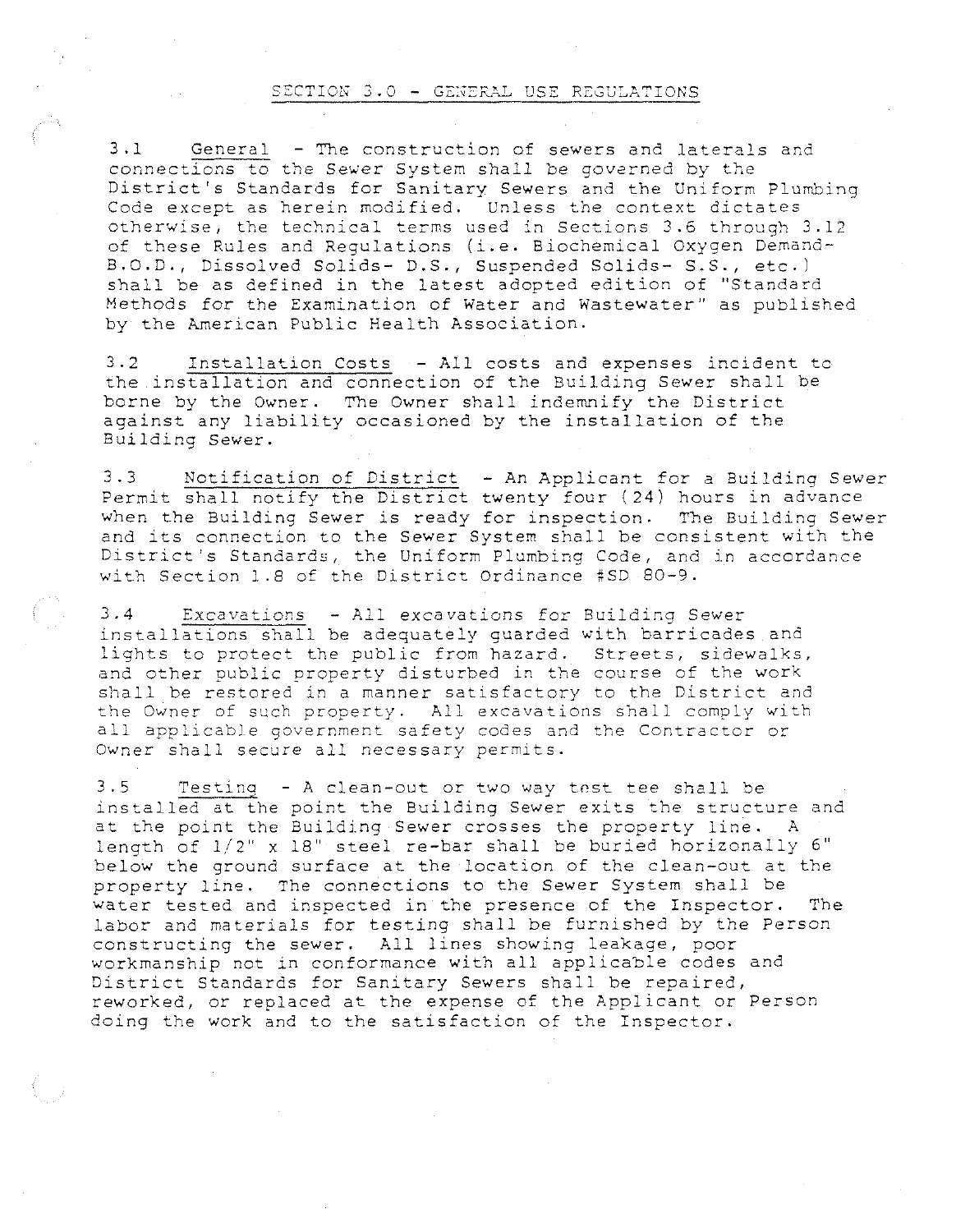#### SECTION  $3.0 -$  GENERAL USE REGULATIONS (continued

3.6 Industrial Wastewater - Any Person desiring to discharge industrial wastewater into a Public Sewer of the District will be required, on request of the District, to submit a letter to the District Manager presenting information as to the kind and amount of industrial wastewater to be so discharged. No industrial wastewater shall be discharged into the Sewer System which will cause the effluent discharged from the sewage treatment facilities to violate any discharge requirements set by the California Regional Water Quality Control Board having jurisdiction.

No industrial wastewater shall be discharged to the Public Sewer which exceeds the following chemical, physical and/or bacteriological concentrations:

a. Methylene Blue Active Substance, 1.0 mg/1.

- b. Dissolved sulfides, 0.1 mg/1.
- c. Five (5) day Biochemical Oxygen Demand, 700 mg/1.
- d. Total dissolved solids, 500 mg/1 plus the yearly average total dissolved solids in the industry's water supply.
- e. Sodium-ion, 100 mq/1 plus yearly average sodium-ion in the industry's water supply.

f. Chloride-ion, 100 mg/1 plus yearly average of the chloride-ion in the industry's water supply.

3.7 Types of Waste Prohibited - No Person shall discharge or cause to be dlscharged any of the following described liquids or other wastes to any Public Sewer:

3.7.01 Flammable, or Explosive Substances - Any gasoline, benzene, naptha, fuel oil, or other flammable, or explosive hydrocarbon as a liquid, solid or gas.

3.7.02 Toxic or Poisonous Substances -Any toxic or poisonous solids, liquids, or gases in. sufficient quantity, either singly or by interaction with any other wastes, to injure or interfere with any sewage treatment process, constitute a hazard to humans or animals, create a public nuisance, or create any hazard to the receiving waters of the sewage treatment plant, including but not limited to cyanides in excess of two (2) mg/1 as CN in the wastes as discharged to the Public Sewer.

3.7.03 pH Range and Corrosive Properties - Any liquid or other wastes having a pH lower than 5.5 or higher than 9.5 or having any other corrosive property capable of causing damage or hazard to person or to property.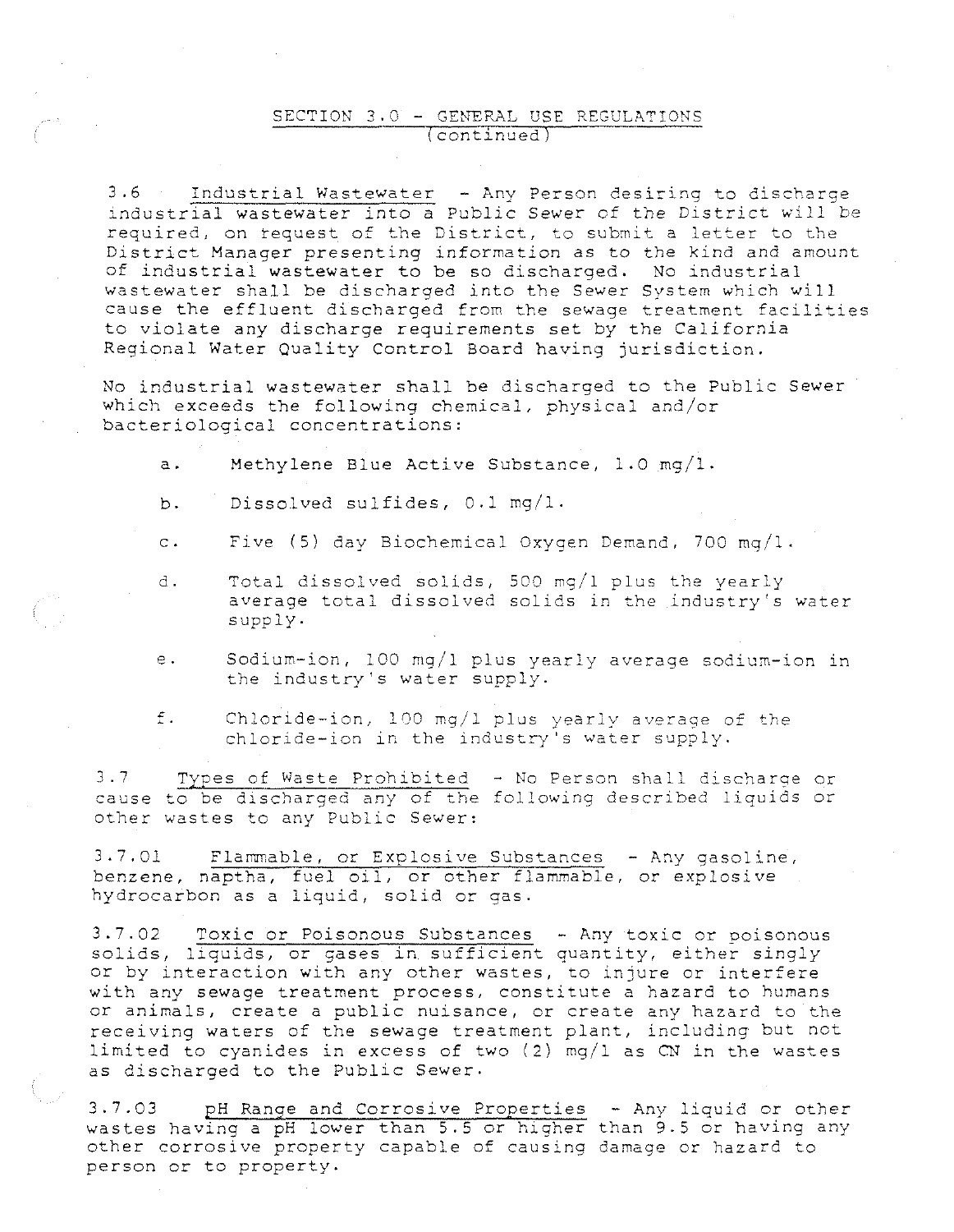3.7.04 Solid or Viscous Substances - Solid or viscous substances in quantities or of such size capable of causing obstruction to the flow in sewers, or other interference with the proper operation of the sewage works, including but not limited to such substances as ashes, cinders, sand, mud, straw, shavings, metal, glass, rags, feathers, tar, plastics, wood, unground garbage, whole blood, paunch, manure, hair and fleshings, entrails, and paper dishes, cups, milk containers, or other material, either whole or ground by garbage grinders.

3.7.05 High Temperature Limit - Any liquid or vapor having a temperature higher than one hundred fifty (150) degrees F (65 degrees C) at the Building Sewer.

3.7.06 Fats, Waxes, Grease or Oils -Any liquid or other waste containing fats, wax, grease, or oils, in excess of one hundred (100) mg/1, whether emulsified or not; or containing substances which may solidify or become viscous at temperatures between thirty-two (32) degrees F and one hundred fifty (150) degrees F (0 degrees C and 65 degrees C).

3.7.07 Heavy Metals or Excessive Chlorine Demand - Any liquid or other waste containing iron, chromium, copper, zinc, and similar objectionable or toxic substances, or wastes exerting an excessive chlorine requirement, to such degree, that any such material received in the composite sewage at the sewage treatment works exceed the limits established by local, State or Federal **agencies for swch materials.** 

3.7.08 Phenols, Odor or Taste Producinq Substances -Any **liquid cr other waste containing phenols or other taste or odor**producing substances in concentrations exceeding limits which may **be established by the Di.strict to meet applicable requirements of the local, State, or Federal ayencies.** 

3.7.09 Suspended or Dissolved Solids - Materials which exist or cause unusual concentratlons of Suspended Solids or of Dissolved Solids, which interfere with the treatment plant process or cause violations of applicable waste discharge requirements.

3.7.10 Radioactive Wastes -Any radioactive material or substance which exceeds the half life or concentration limits set by applicable State or Federal regulations.

3.7.11 Untreatable Wastes -Liquid or other wastes containing substances which are not amenable to treatment or reduction by the sewage treatment processes employed, or are not sufficiently amenable to treatment to permit the sewage treatment plant effluent to meet the requirements of other agencies having jurisdiction *over* discharge to the receiving waters.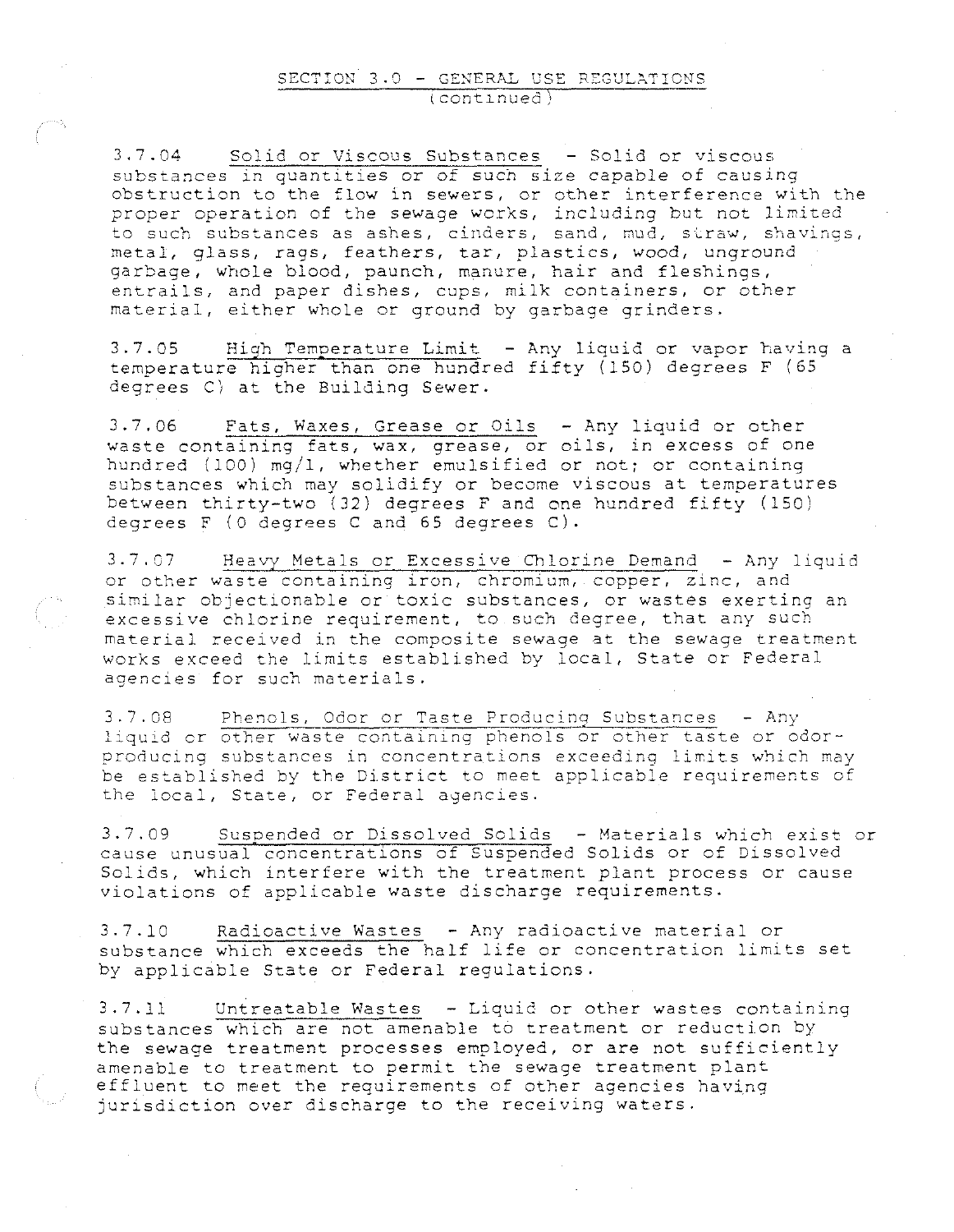#### SECTION 3.0 - GENERAL USE REGULATIONS  $(continued)$

3.7.12 Pumpings from Septic Tanks, Cesspools, Leach Pits, Holding Tanks and Chemical Toilets - Pumpings from chemical **toilets, septic tanks, holding tanks, and cesspools or leach pits.** 

3.7.13 Surface Runoff or Groundwater - Surface runoff or  $q$ roundwater as indicated in Section 1.8.08 of the District Ordinance.

3.7.14 Water Softening Unit Wastes - Any waste discharge resulting from the charging, regeneration *or* operation of water softening equipment.

3.7.15 Damaging Substances - Any material or concentration of material which will cause damage, *or* abnormal maintenance or operation costs in respect to any part of the Sewer System.

3.8 Control of Prohibited Wastes - If any liquid or other waste is discharged, *or* is proposed to be discharged to the Public Sewers, which contains the substances or possesses the characteristics enumerated in Section 3.7 of these Rules and Regulations or which in the judgment of the District Manager or **District Representative may have a deleterious effect upon the**  Sewer System or the processes, equipment, or receiving waters connected therewith, or which otherwise create a hazard to life **or constitute a public nuisance, the District may invoke Section**  1.12 and/or 1.13 of the District Ordinance, and in addition may take any of the following actions:

**3.8.01 Pretreatment - Require pretreatment by t}1e Owner to an acceptable condition for discharge to the Public Sewers. The**  design and installation of the plants and equipment shall be subject to the review and approval of the District and subject to the requirements of all applicable codes, ordinances, laws and regulations.

3.8.02 Quantities and Rates - Require that the Owner exercise specific control over the quantities and rates of discharges.

3.8.03 Grease and Sand Interceptors and Separators - Require the Owner to install, maintain, and use Grease and Sand Interceptors and Separators as specified in Sections 708, 710, 711, and 712 of the Uniform Plumbing Code, as modified and superseded by the District Ordinance or District Rules and Regulations.

3.8.04 Costs - Require payment from the Owner to cover the added cost to the District for handling and treating the wastes not covered by existing taxes or sewer charges.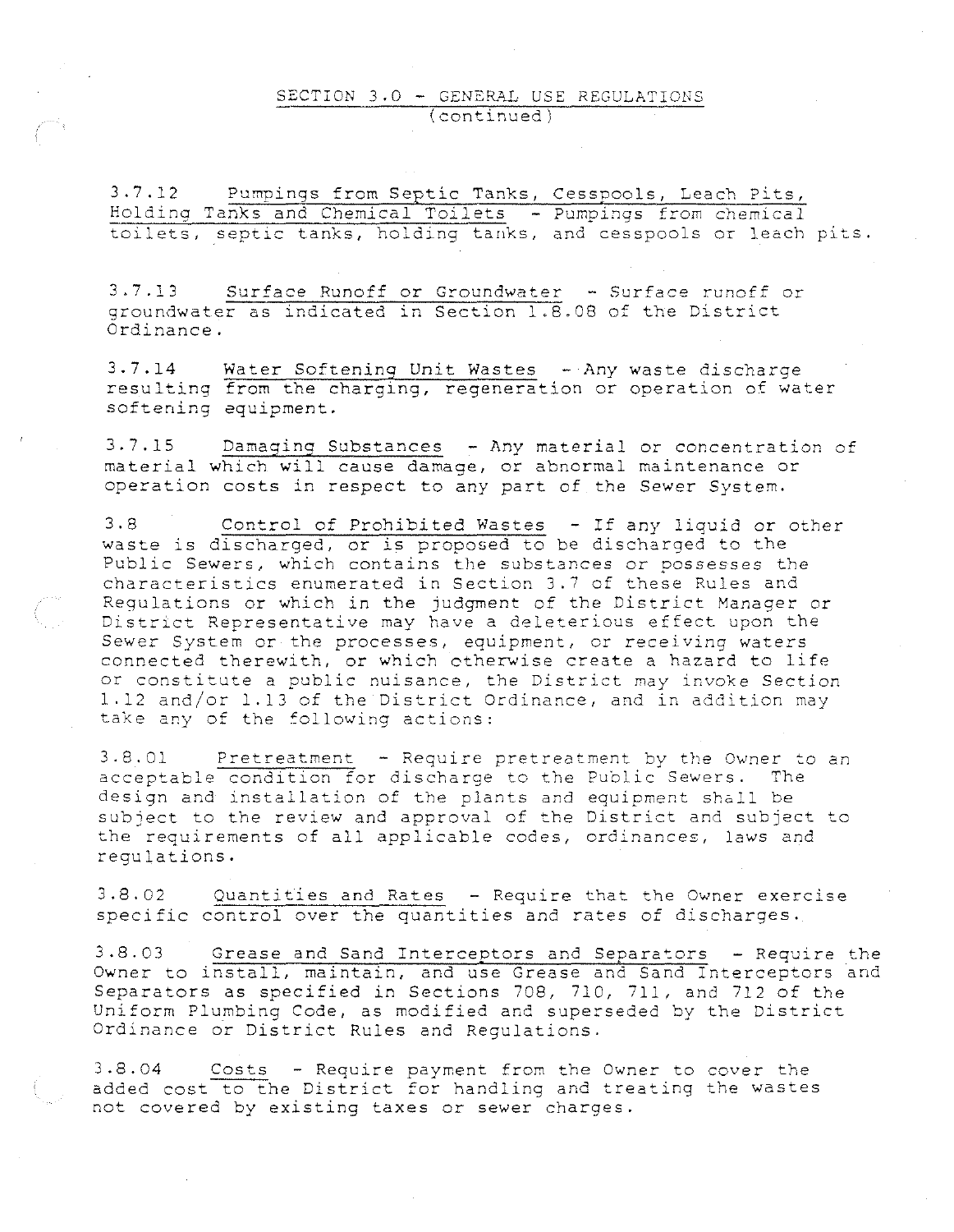3.9 Maintenance of Flow Equalizing System - Where any fluid or other waste is undergoing preliminary treatment or flow-equalizing, the facilities for such processes shall be continuously maintained **in satisfactory and effective operation by the Owner at his expense.** 

3.10 Tests and Measurements - All measurement, tests, and analyses of the characteristics of liquid and other waste to which reference is made in this Resolution shall be conducted in accordance with the latest adopted edition of ''Standard Methods for the Examination of Water and Wastewater" published by the American Public Health Association. The Applicant shall be responsible for all Costs incurred.

3.11 Swimming Pools - It shall be unlawful for any Person to discharge the contents of a swimming pool into the Public Sewer except in the manner specified herein. The rate of out-flow shall not exceed one hundred (100) gallons per minute. Each swimming pool discharging into the Public Sewer shall be equipped with a fixed air gap approved by the San Bernardino County Department of Building and Safety and Department of Environmental Health Services to preclude any possibility of a backflow of sewage into the swimming pool or piping system.

 $3.12$  Pumped Waste - The discharge of pumpings from chemical **toilets, septic tanks, holding tanks, and cesspools or leach pits shall be permitted only as follows;** 

 $3.12.01$  Permit - A Permit for such discharge must be obtained **from the District by the Owner or his Agent and the applicable**  fees paid as specified in Section 10.0 hereof. A Pumped Waste **Permit must be obtained for** *every* **Septic Tank, Holding Tank,**  Cesspool, or Leach Pit from which discharge is to be made to the **Sewer System.** 

3.12.02 Discharge Requirements - Pumpings discharged into the Sewer System shall provide maximum dilution for such discharges and shall be made at the specific location and time as designated by the District Manager. The District may require that the discharge shall be under the continous supervision of a District employee. The discharge to the Sewer System shall not exceed a flow rate of 25 gallons per minute, unless otherwise approved in writing by the District Manager. The total septic tank and cesspool pumpings discharged to the Sewer System pursuant to any one Permit shall not exceed 1, 500 gallons in any twenty-four ( 24) hour period, unless otherwise approved in writing by the District Manager.

3.13 More Restrictive Provisions -The District may, by contract or operation of law be or become subject to discharge requirements which impose more restrictive discharge limitations than are set forth in this Regulation. All such discharge requirements are hereby incorporated into this Regulation. After due notice thereof, no Person shall discharge to the Sewer System or cause to be discharged thereto any wastewater or other substance which would violate or cause the District to be in violation of any discharge requirement, whether specifically set forth as incorporated herein or not.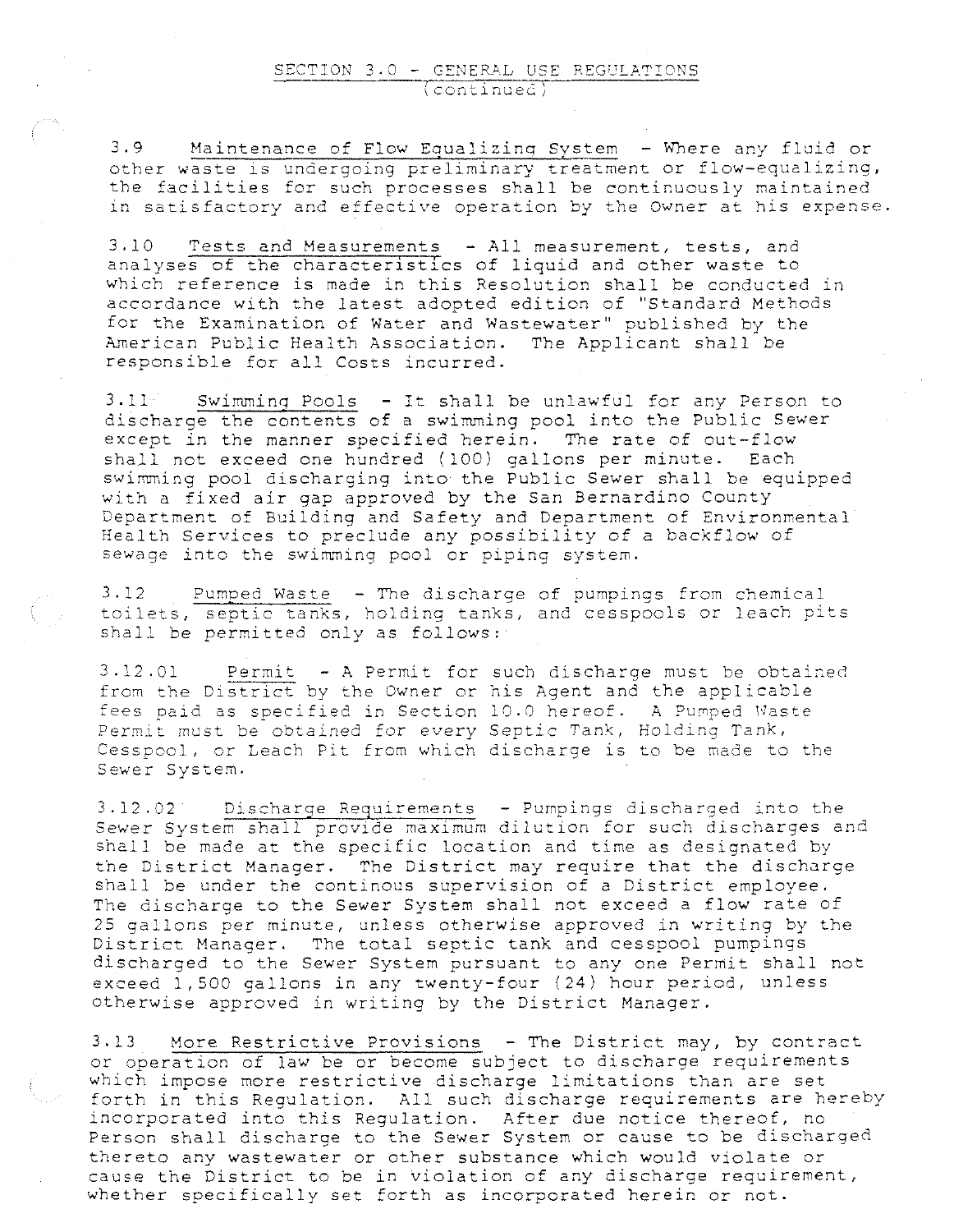#### SECTION 4.0 - APPLICATION FOR SEWER SERVICE AND CONNECTION TO SEWER SYSTEM

4.1 Application for Sewer Service - Application for sewer service from the District shall be made by an Applicant on a form prescribed by the District. The application form shall be completed and signed by the Applicant at the District Office.

4.2 Compliance-Intent of Applicant - Such application will signify the Owner's willingness and intention to comply with this and other ordinances or regulations relating to District sewer service and to make required payment for sewer service.

4.3 Payment for Previous *Service* - An application for sewer service or connection permit will not be granted unless all accounts or outstanding invoices due the District have been paid in full by the Applicant.

4.4 Application for Connection to Sewer System -An Applicant shall make application for connection to the Sewer System at the District office. The Applicant shall give a description of the character of the work proposed to be done, the legal description (Lot, Tract, Parcel #, and situs address) the location, ownership, occupancy, and use of the premises to be served, and the name and address of the Person who shall make the connection. The District may require plans, specifications, or drawings and such other information as may be deemed necessary to insure compliance with District's Rules and Regulations.

If the District determines that the plans, specifications, drawings, descriptions, or information furnished by the Applicant are in compliance with the District Ordinance and all other applicable laws, rules and regulations, the District shall issue the Permit applied for upon payment of the required fees pursuant to Section 10.0 hereof.

4.5 Duration of Permit - Permits issued pursuant to these Rules and Regulations shall expire at the time stated upon the Permit, not to exceed six (6) months, and shall then be of no further force or effect. Fees paid under any Permit are not subject to refund *or* credit in the event that a Permit expires without completion of its entitlement.

4.6 Compliance with Permit - After approval of the application, evidenced by the issuance of a Permit, no change shall be made in the location of any sewer, or from the grade, materials, time limit or other details described in the Permit or shown on the plans and specifications for which the Permit was issued, except with written permission from an authorized representative of the District.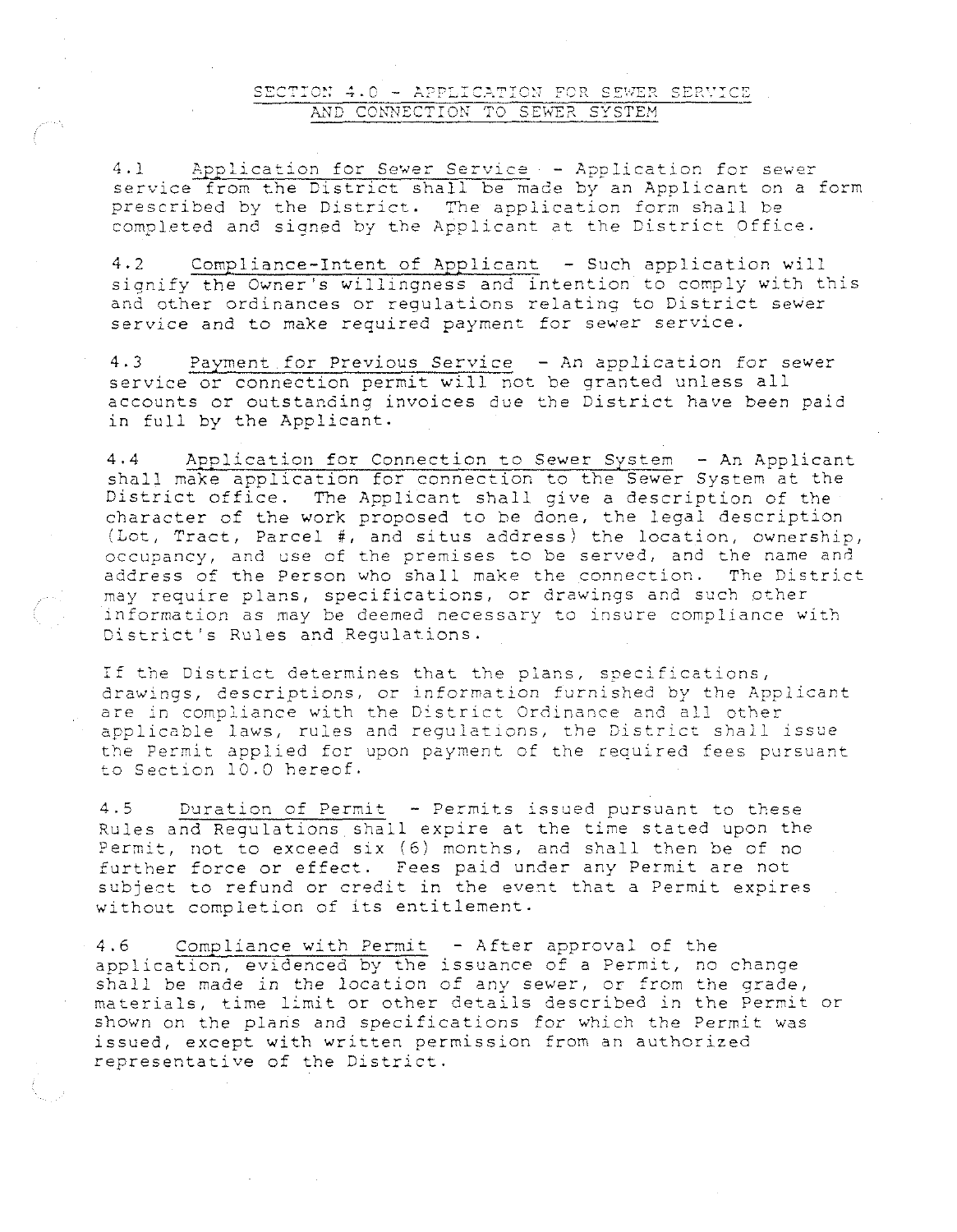#### SECTION 4.0 - APPLICATION FOR SEWER SERVICE AND CONNECTION TO SEWER SYSTEM (contlnued

 $4.7$  Agreement - The Applicant's signature on a Permit shall constitute an agreement between the Owner and the District, in which **the Owner agrees to comply with all applicable laws, rules and**  regulations, and ordinances, and with the plans and specifications if any, filed with the application, together with such modifications thereto as may be made or permitted by the District. Such agreement shall be binding upon the Applicant and the Owner and may be altered only by the District upon the Applicant's or Owner's written request for the alteration.

4.8 Inspection - All facilities proposed for acceptance into any part of the Sewer System must be inspected by the District, or by an Inspector acting for the District, to insure compliance with all requirements of the District. At least one (1) full working day notice of readiness for inspection shall be given for the required inspection.

4.9 Size and Location - The District reserves the right to **determine the number and**  size of sewer laterals and their location with respect to any premises to be served. Building Sewers shall not be extended to a proposed point of connection until the point of connection has been determined and approved by the District. The District is not responsible, financially *or*  otherwise, for the routing of the Building Sewer from the **improvement to the connection, or for the location of the sewer**  connection in relationship to the property or its improvements.

4.10 Separate Connections Required - Each building shall be **connected to** the **Sewer System through a separate connection.**  Where there are two or more dwellings, offices, units, etc. within a single building and owned by the same Owner, and the building is connected to the District Sewer Main through one (1) Building Sewer, that Building Sewer shall be no less than  $\text{six } (6)$ inches in diameter. The District, after reviewing the conditions, may specify the size of the Building Sewer and connection.

4.11 Residential, Commercial, and Industrial Sewer Service Connection - It shall be unlawful to maintain a connection to the Sewer System except in conformity with the Uniform Plumbing Code, and the Districts Standards for Sanitary Sewers, 'When property provided with one (1) or more sewer connections is divided, each existing sewer connection shall be considered as belonging to the newly created lot or parcel of land which contains the building connected to the sewer. If any Building Sewer is not completely within the parcel it serves, the Owner must obtain and record any and all necessary easements for said Building Sewer.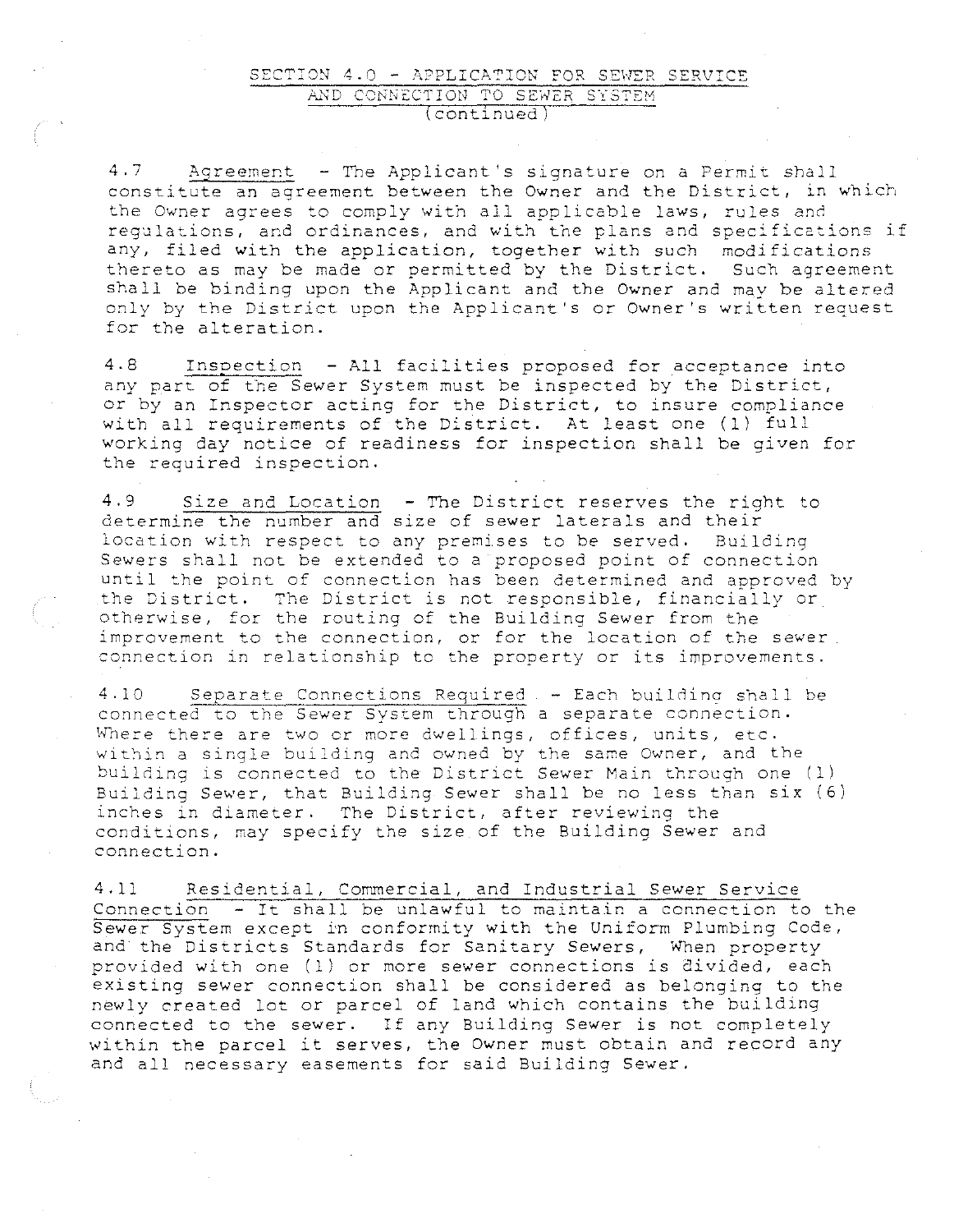#### SECTION 4.0 - APPLICATION FOR SEWER SERVICE AND CONNECTION TO SEWER SYSTEM (continued)

4.12 Condemned Work - When any work subject to a Permit has been inspected and the work disapproved or condemned, and no certification of satisfactory completion given, a written notice to that effect will be given to the Applicant, instructing him to repair or remedy such work in accordance with the applicable District rules, requlations, or standards. When any work is disapproved or condemned, a re-inspection fee shall be applicable.

4.13 Liability for Costs - Both the Owner and the Person making the connection shall be liable to the District for all fees, Costs, and expenses incident to the installation and connection of any sewer or other work for which a Permit must be issued. The Owner and the Person making the connection shall indemnify the District for any loss or damage which may directly or indirectly be occasioned by their work.

4.14 Sewers Outside the District - No lot or parcel of land, 4.14 Sewers Outside the District - No lot or parcel of land,<br>or portion thereof, outside of the District boundaries, may connect to any portion of the Sewer System.

4.15 Sewer Service Feasibility Study - An Applicant wishing to connect a subdivision to the Public Sewer or to modify an existing system shall apply for a Feasibility Study as specified in Section ·1.9.04 of the District Ordinance, and pay all applicable fees.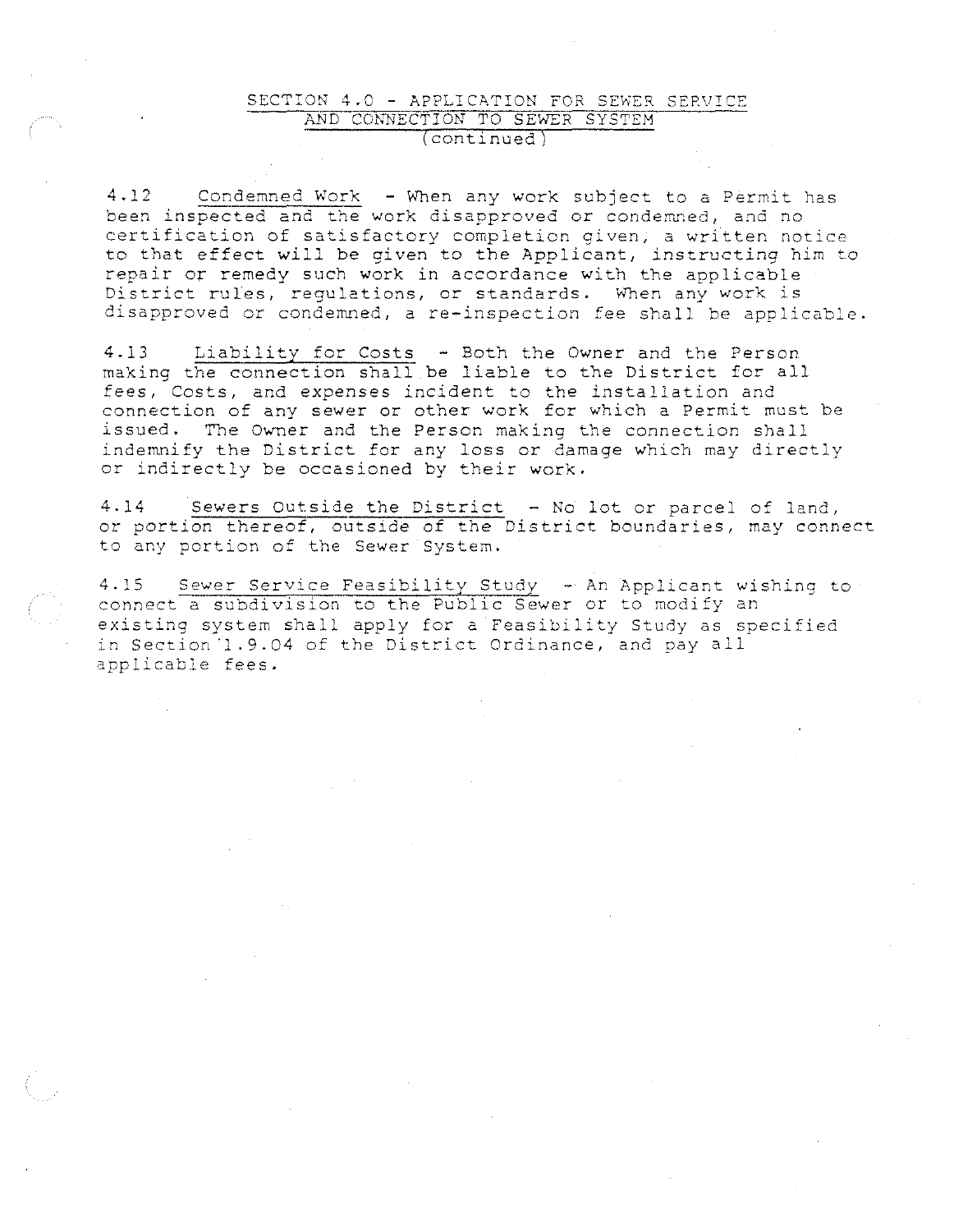#### SECTION 5.0 - USER/STANDBY CHARGES

5.1 User Charge - The Owner of each house, building, or property which is required to connect to the Public Sewer, as provided in Section 1.6.3 of the District Ordinance, shall be deemed a User, shall pay a User Charge whether or not such property is connected to the Public Sewer, shall pay a User Charge whether or not the improvement on that property is occupied or utilized. Each User shall pay a charge based upon assigned Equivalent Dwelling Units (EDU). The EDU for each property shall be established in accordance with Section 5.2 of this Resolution. The User Charge shall be \$7.17 per month per assigned EDU.

**5.2 Equivalent Dwelling Unit Assignment -The basis for**  assigning Equivalent Dwelling Units to the various use classifications is as follows:

(a) Residential:

Single family dwelling (including condominiums) - 1 EDU per Living Unit.

Multi-family dwellings - 1 EDU per Living Unit.

Motels - 1 EDU per 3 separate overnight units.

Mobile home parks - l EDU for club house plus 3 additional EDU's per 4 mobile home spaces.

Rooming houses - l EDU per 3 occupant spaces.

(b) Commercial:

**Churches**  with kitchens - 2 EDU's. wi~hout **kitchens - 1 EDU.** 

**Conference centers - l EDU per 3 overnight rooms.** 

Conference centers with restaurant or bar - as above plus 1 additional EDU per 10 customer seats in restaurant and 2 EDU's for bar.

Golf Courses - 1 EDU plus l additional EDU per 20 plumbing Fixture Unit Equivalents in excess of 20. Additional units for restaurant, if any, shall be assigned as hereinafter provided.

Hospitals - l EDU per 2 bed spaces.

Laundries - 1 EDU per 750 pounds of dry wash per day.

Laundromats - 1 EDU per automatic washer.

Meeting Halls with kitchens - 2 EDU's. without kitchens - 1 EDU.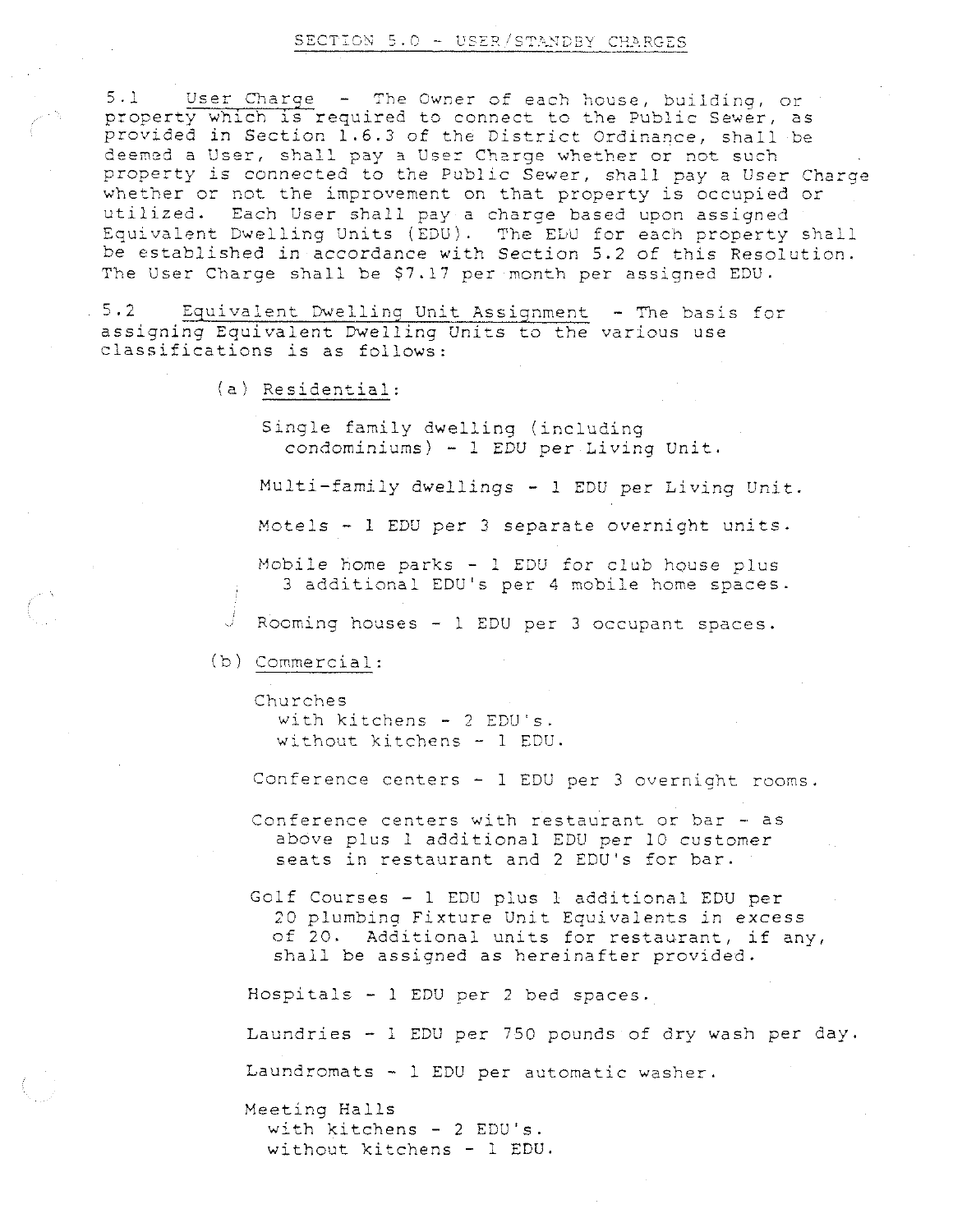#### SECTION  $5.0 -$  USER/STANDBY CHARGES

Recreational trailer parks - 1 EDU per \ per 4 trailer spaces.

Restaurants

with bar - 1 EDU per 10 customer seats plus 2 EDU's for bar. without bar - 1 EDU per 10 customer seats.

Schools - <sup>1</sup>EDU per 25 occupants (students, administrators, teachers, and employees).

Taverns  $-$  3 EDU's.

(c) Commercial- General:

For commercial establishments not specified in subparagraph (b) above EDU's shall be assigned on the basis of l EDU plus an additional EDU for each 20 plumbing Fixture Unit Equivalents in excess of 20.

 $\mathcal{L}_{\mathcal{L}}$ 

(d) Special Case:

Commercial and other establishments, whether specified above or not, which discharge into the public sewers an unusually high volume of domestic sewage shall be assigned EDU's in accordance with the following formula:

Design flow (or metered flow at the commercial water meter) divided by 200 gallons per day (GPD) equals EDU's rounded to next highest whole number.

Unusual strength sewage shall be assigned EDU in accordance with the following formula:

| Daily Flow | BOD Conc |                                                       | SS Conc |  |
|------------|----------|-------------------------------------------------------|---------|--|
|            |          | $200$ X 0.642 + 200 X 0.179 + 200 X 0.179= # of EDU's |         |  |

5.3 User Contesting Classification - Users who are placed within a classification pursuant to Section 5.2 and who are dissastisfied with such classification may make a written request for a review of their classification in accordance with Section 1.12.10 of the District Ordinance.

5.4 User Charge Billing Period - Billing by the District for User Charges will be mailed to the Owner of the property at intervals fixed and established by the District.

5.5 Stand-by Charge -A charge of \$10.00 per year per acre and \$10.00 per year for any portion of a parcel exceeding one (1) acre and \$10.00 per year for parcels less than one (l) acre shall be charged to the Owner of all parcels within 200 feet of a sewerline and not connected to the Sewer System prior to August lst of any year. Delinquent Stand-by Charges may be added to the orooertv tax bill and become a lien on the property.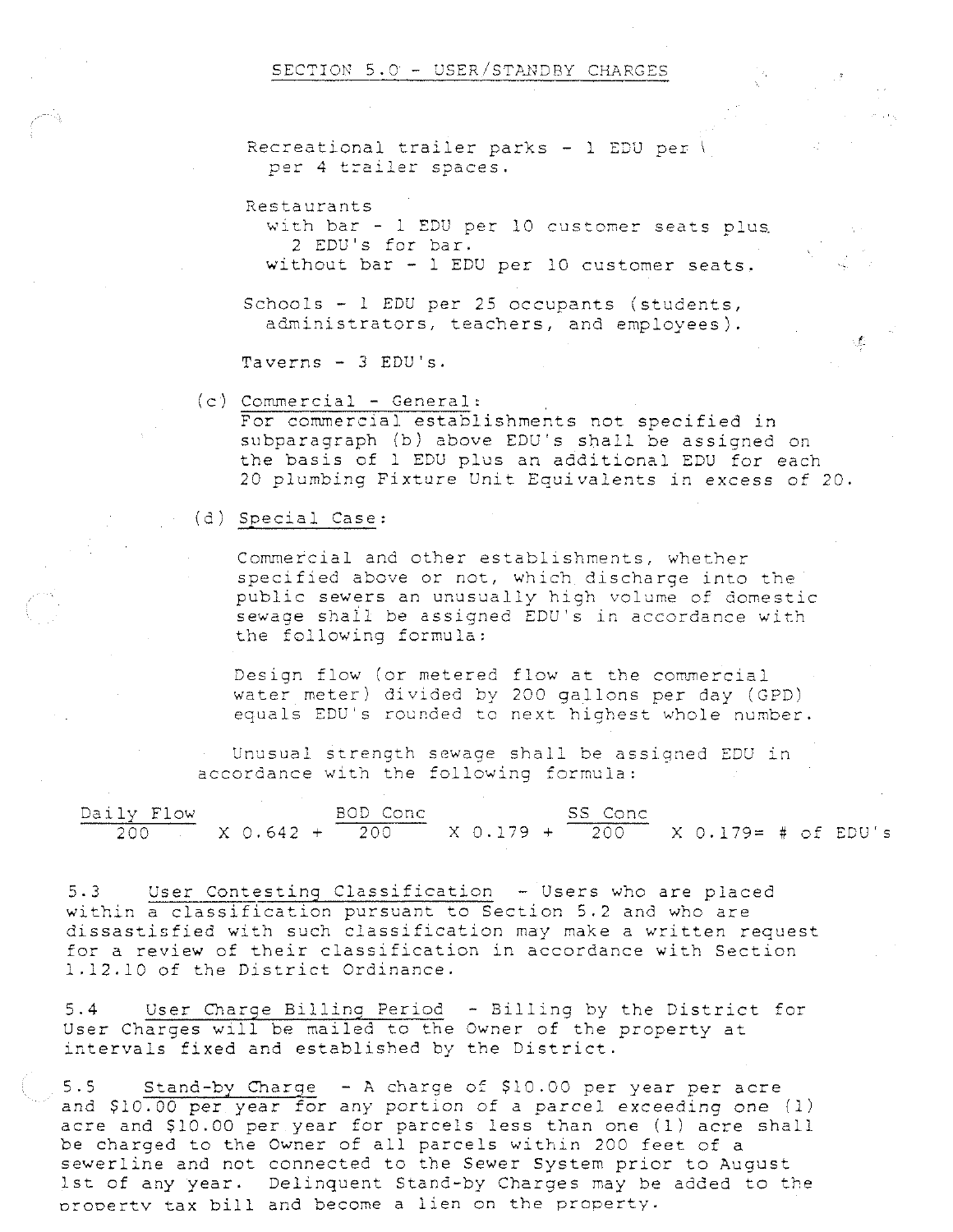#### SECTION 6.0 - NOTICES

Owner or User will normally be given in writing and either **delivered or mailed to the Owner <sup>1</sup> S last**  known address. wnere **conditions warrant, and in emergencies,**  such notice may be given orally, by telephone or messenger.

6.2 Notices from Owner or User - Notice from the Owner or User to the District may be given in writing to the following places or persons.

6.2.01 Business office of the District.

6.2.02 Office of the District Manager.

**6.2.03** Office of the Special Districts Director.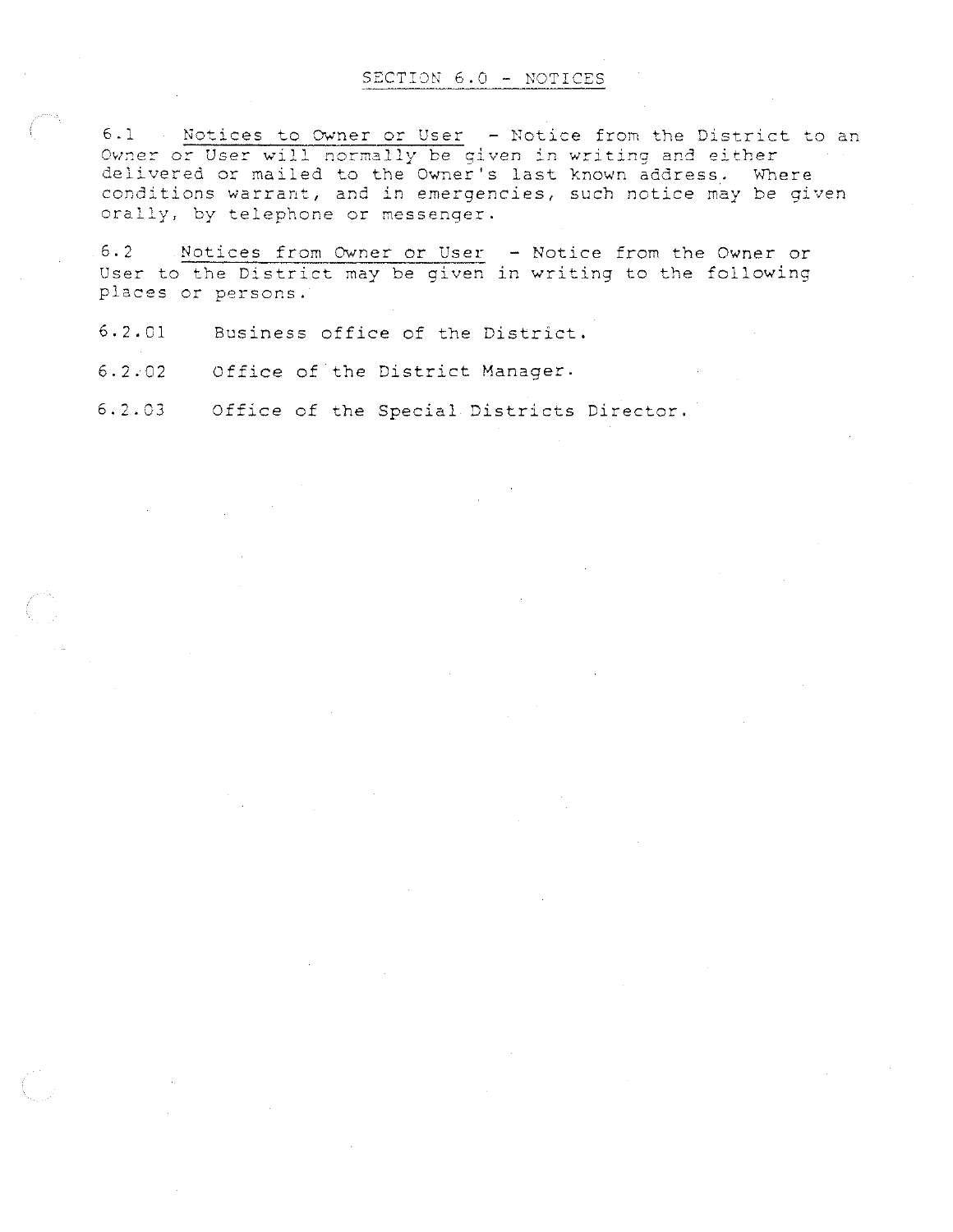#### SECTION 7.0 - DISCONTINUANCE OF SERVICE

**7.1 Service Refused or Discontinued - Sewer service may be**  refused or discontinued by the District as provided by Section 1.12.02 and 1.12.06 of the District Ordinance, for any one or more of the following reasons:

7.1.01. Unauthorized use of apparatuses or appliances which **might endanger or disturb the service to other Users;** 

7.1.02. Non-compliance with this resolution or any other **resolution, ordinance or regulation relating to the sewer service;** 

7.1.03. Protection of District facilities.

7 .1 . 04. Delinquency of any fee or charge due the District.

 $7.2.$  Violation - In addition to discontinuation of sewer service, violation of District regulations or ordinances shall be a misdemeanor, as detailed in Section 1.13 of the District Ordinance.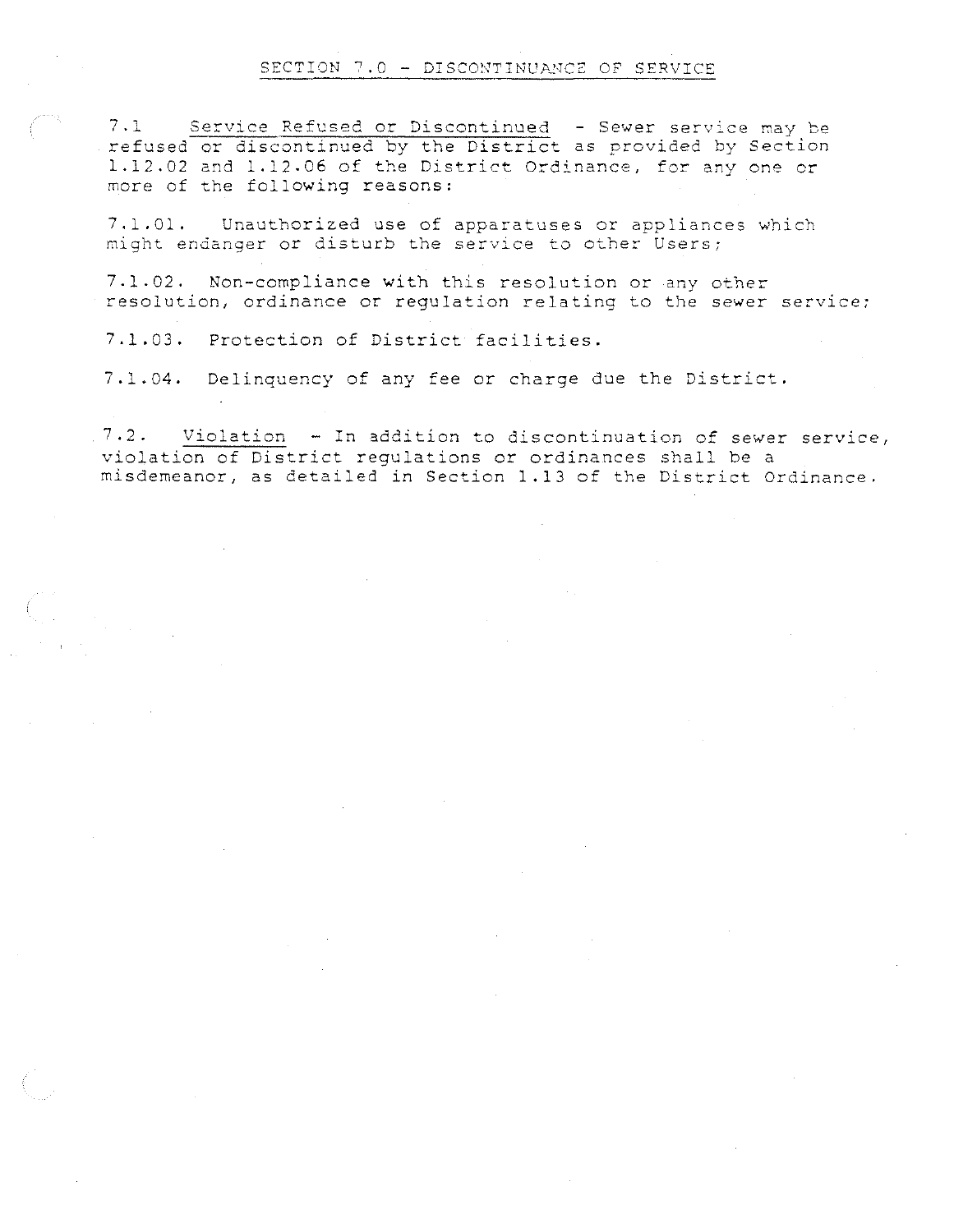**8.1 Billino Period** - **The billing period shall be determined**  by the Dlstrlct.

8.2 User Charges - User Charges shall be due and payable at the Office of the District as noted in the billing statement. (in person or by mail) on the date of mailing the bill to the Owner shown on the Application, and shall be delinquent 30 days thereafter. Service may be discontinued if payment is not made within 45 days of billing.

8.3 Rendering of Bills - Bills for User Charges shall be rendered in advance or arrears, at the determination of the District. Bills shall be payable upon presentation.

8.4 Billing of User Charge - Separate bills shall be rendered for each service connection.

8.5 Owner's Guarantee - The User Charge begins when the Building Sewer has been connected to the Sewer System and continues until the District has inspected and approved disconnection for the Building Sewer from the Sewer System. The Owner and the Applicant will be held jointly and severally liable for User Charges.

8.6 Owner-Tenant Agreement - Where the Owner leases his property and wishes to have the tenant billed for sewer service, a standard form provided by the District shall be completed and signed by the tenant and the Owner and returned to and approved by the District before becoming effective. Such an agreement does not relieve the Owner of the primary responsibility for **paying User Charges.** 

8.7 Change of Ownership - Upon transfer of ownership of a **property served by the District, the previous Owner is responsible**  for the payment of all User Charges due the District prior to the **effective date of transfer, and the new Owner is responsible for**  all User Charges accruing after the effective transfer of ownership date.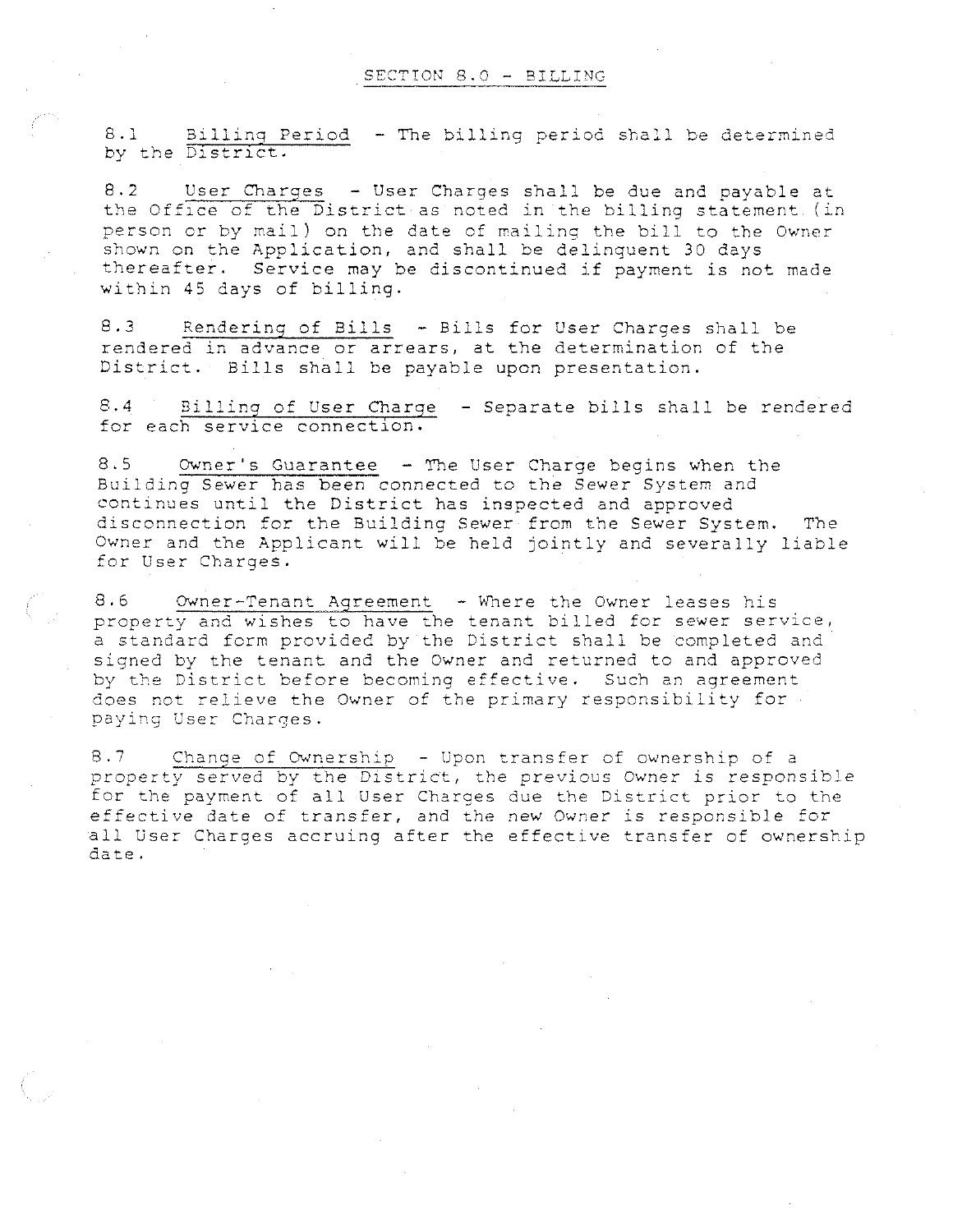9.1 Delinquent User Charges - Accounts not paid on or before the date in which they become delinquent will be subject to a penalty of ten percent (10%) and to an interest charge of one half percent (0.5%) per month on the unpaid balance.

9.2 Suit Against Owner and Applicant - All unpaid fees, charges, and penalties herein provided may be collected by suit against the Owner or the Applicant, or both.

9.3 Costs of Suit - Defendant shall pay all costs of suit and a reasonable amount for attorney fees as fixed by the court in any judgment rendered in favor of the District.

9.4 Suit Against Property - Any and all bills rendered for User Charges, permit fees, connection fees, costs of suits, or any other debts owed the District shall be deemed to run with the property in addition to being the personal obligation of the Owner and the Applicant, and, at the option of the District, legal action may be taken, making any such debt a lien against the property.

9.5 Collection On Tax Roll -All User Charges, Permit Fees, **Standby Charges, Connection Fees, and other fees** *or* **charges**  payable to the District may, at the option of the District, be added to the County Tax Roll for collection in accordance with procedures established by law.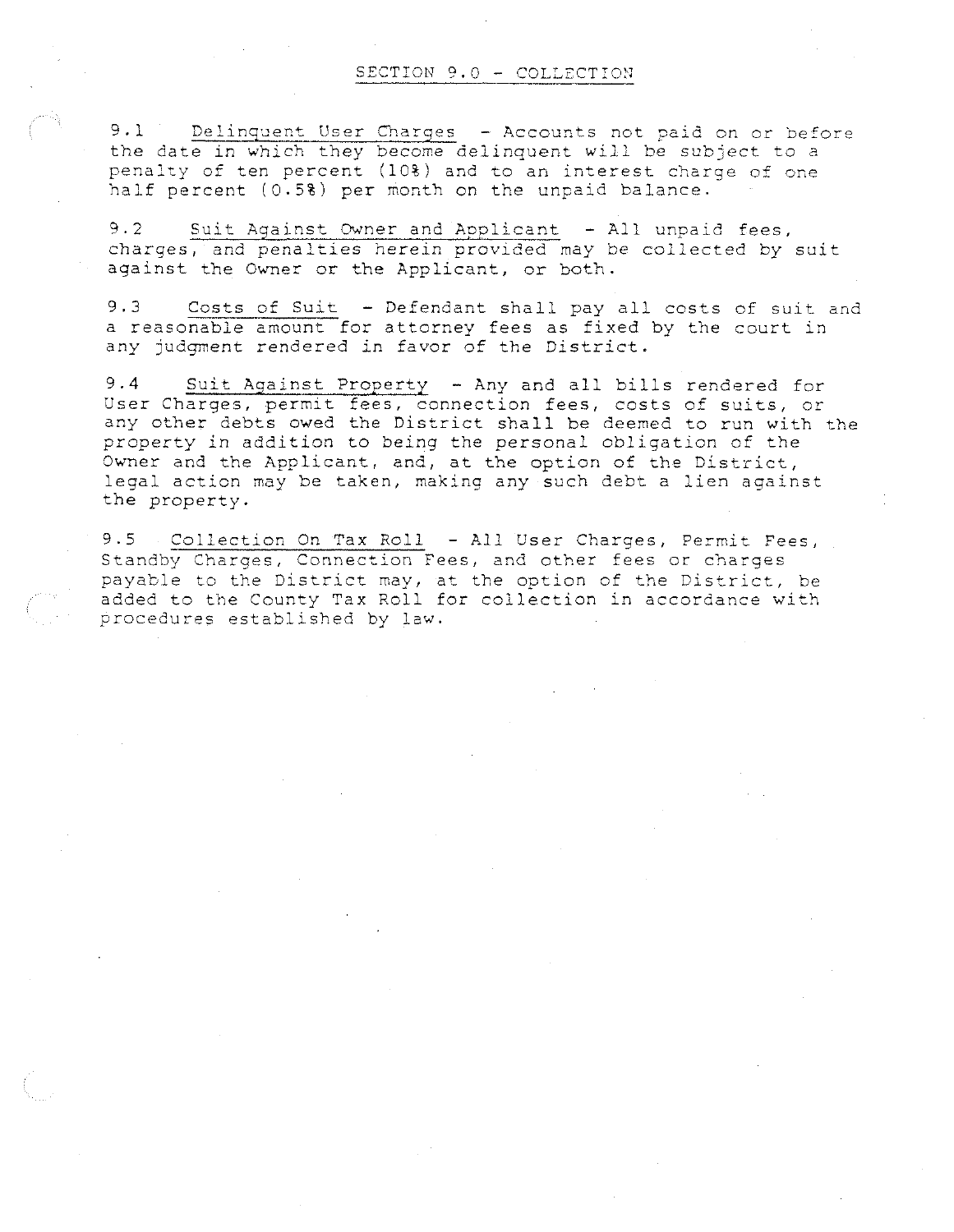#### SECTION 10.0 - SCHEDULE OF FEES

#### $10.1$ **Connection to Sewer System**

**10.1.01 Permit and** I~soection **Fee -For each connection of a**  Building Sewer to the Sewer System, there shall be a combined Permit and Inspection Fee of twenty-five dollars (\$25.00) due and payable at the time the Applicant applies for a Connection Permit.

Each time a connection has been inspected and the work is disapproved or condemned, a Re-inspection Fee of twenty-five dollars (\$25.00) must be paid by the Applicant to the District office prior to an Inspector re-inspecting any disapproved work.

10.2 Main Sewer Connection Charge - A main sewer connection charge shall be collected at time of application for connection to the sewer system in addition to all other fees herein set forth.

If a structure which is connected to the Sewer System is destroyed by fire, earthquake, or other natural disaster, or is demolished and removed from the property, and within **one (l) year thereafter the Owner** *receives* **a Building Permit**  to construct a new structure on the property and completes such construction within the period initially provided by **such Permit, there shall be no additional Main Sewer**  Connection Charge. If the Owner fails to obtain a Building Permit within one (1) year of the destructidn or removal of **the original structure (and fails to construct within the time stated in the Permit), the Owner shall pay the Main Sewer Connection Charge in effect at the time he obtains**  final inspection for the new structure.

10.2.01. Main Sewer Connection Charge Schedule - The main **sewer charge as set forth hereafter shall apply to land within the district.** 

 $10.2.01.1$  Single and Multiple Family Residences - The Main Sewer Connection Charge for Single Family Residences (meaning one (1) LJ.ving Unit situated on one parcel of land or lot) and Multiple Family Residences (meaning *two (2)* or more Living Units with or without adjoining walls, situated on one parcel of land or lot) shall be determined as follows:

#### MAIN SEWER CONNECTION CHARGE

| Minimum Fee<br>per Living Unit | Fee for Living Unit<br>with more than 20<br>fixture units.                           |
|--------------------------------|--------------------------------------------------------------------------------------|
| \$75.00                        | $$75.00$ plus $$25$ for<br>each Fixture Unit Equivalent<br>in excess of twenty (20). |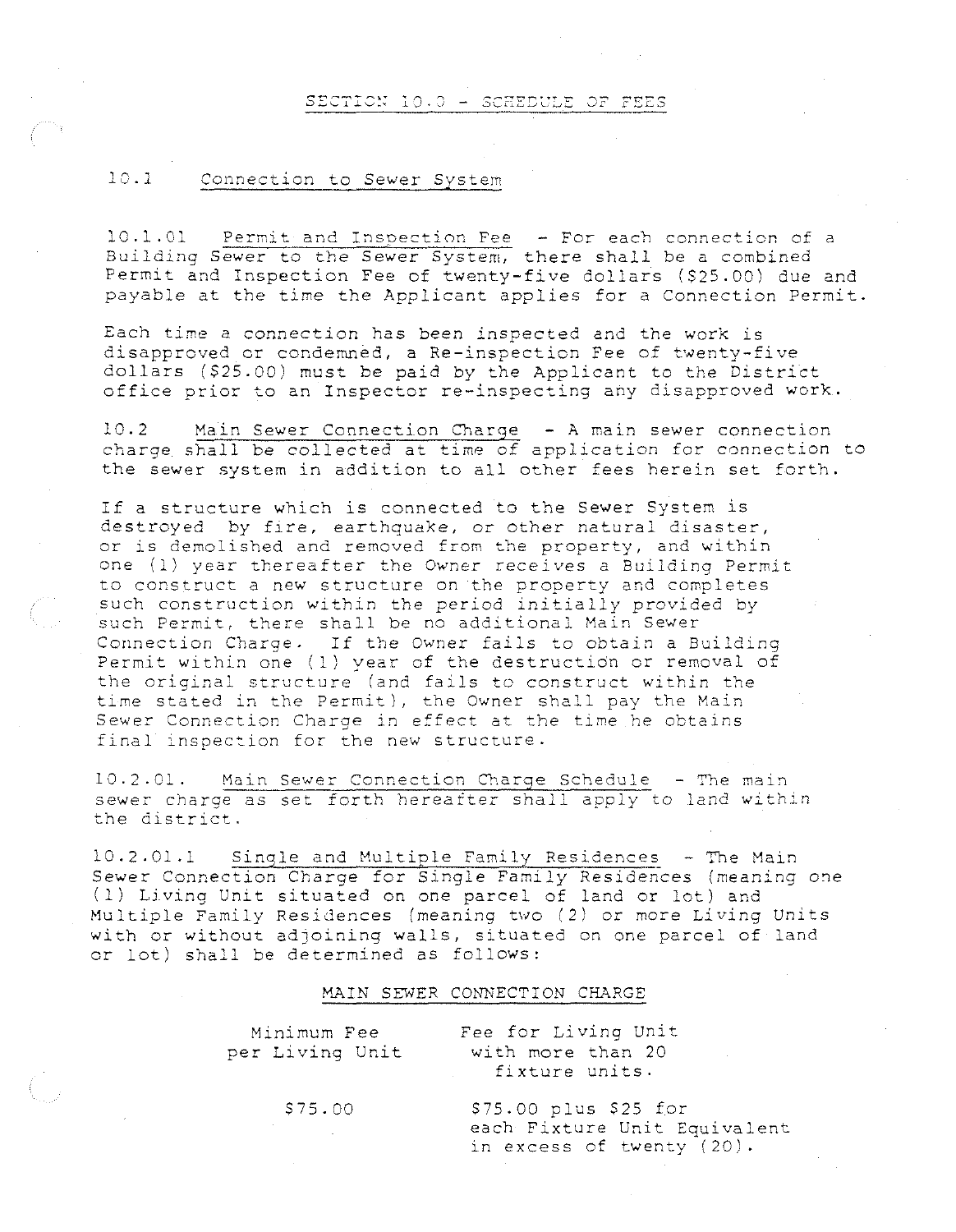# SECTION 10.0 - SCHEDULE OF FEES

10.2.01.2 All Other Classifications - The Main Sewer Connection Charge for All Other Classifications (as detailed below) within the District shall be \$75.00 per EDU assigned as follows:

Motels - l EDU per 3 separate overnight units.

Mobile home parks - 1 EDU for club house plus 3 additional EDU's per 4 mobile home spaces.

Rooming houses - 1 EDU per 3 spaces.

Churches, with kitchens - 2 EDU's. without kitchens - 1 EDU.

Conference centers - l EDU per 3 overnight rooms.

Conference centers with restaurant or bar - as above plus 1 additional EDU per 10 customer seats in restaurant and 2 EDU's for bar.

Golf Courses - l EDU plus 1 additional EDU per 20 plumbing fixture units in excess of 20 . Additional units for restaurant, if any, shall be assigned as hereinafter provided.

Hospitals - 1 EDU per 2 bed spaces.

Laundries - l EDU per 750 pounds of dry wash per day.

**Laundromats** - 1 **EDU per automatic washer.** 

Meeting Halls, with kitchens - 2 EDU's. without kitchens - 1 EDU.

Recreational trailer parks - 1 EDU per per 4 trailer spaces.

Restaurants

with bar - l EDU per 10 customer seats plus 2 EDU's for bar. without bar - 1 EDU per 10 customer seats.

 $Schools - 1 EDU per 25 occupants (students,  $1$$ administrators, teachers, and employees).

Taverns - 3 EDU's.

Commercial -General: For commercial establishments not specified above, EDU's shall be assigned on the basis of 1 EDU plus an additional EDU for each 20 Fixture Unit Equivalents in excess of 20.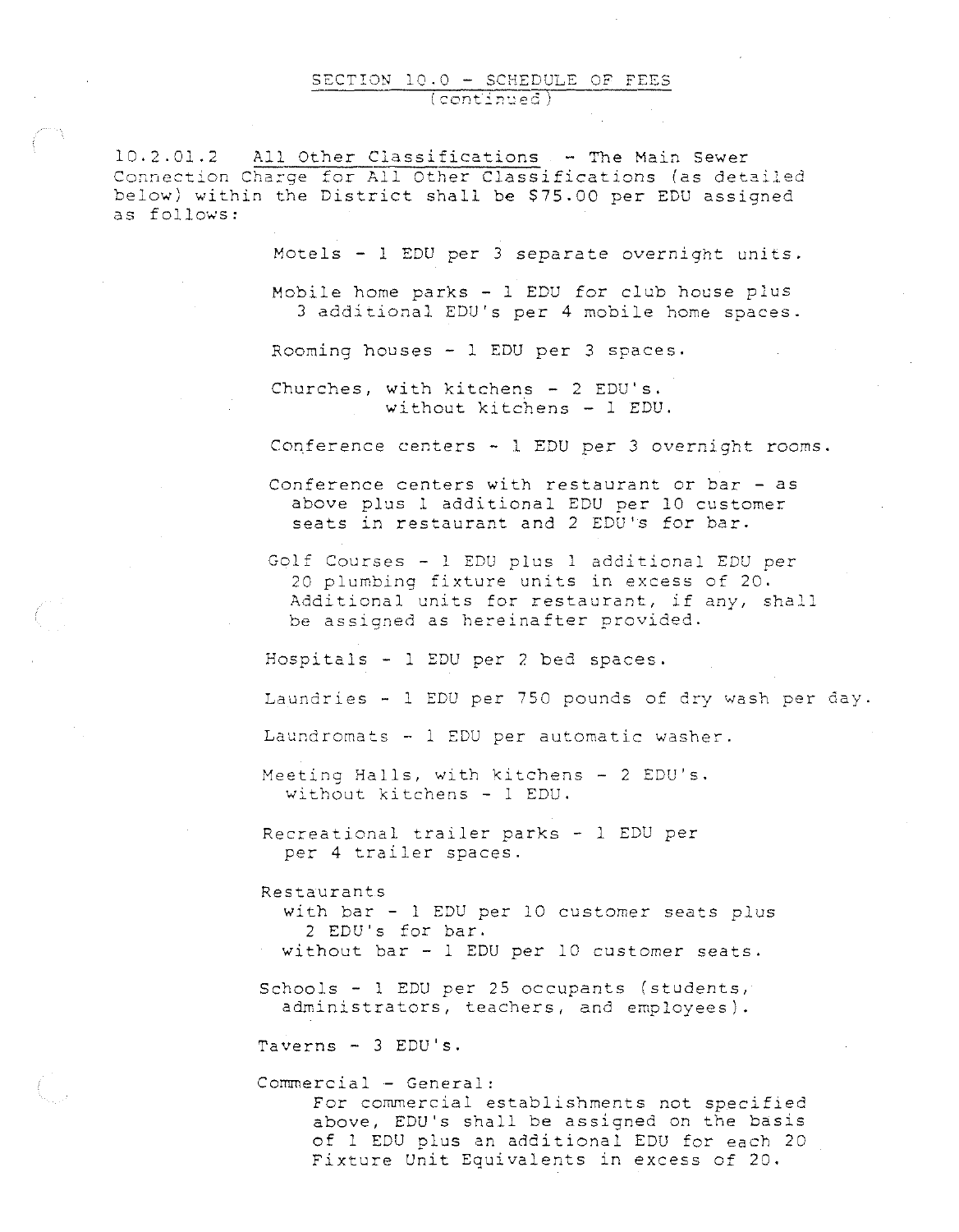#### SECTION 10.0 - SCHEDULE OF FEES (continued)

10.3 Buy-in Charge - An Owner may be charged a "Buy-in" charge if: (1) the property, which is being connected to the Sewer System **or is being annexed to the District, was not assessed for the**  construction of the available Sewer System during Assessment District proceedings; *or* (2) as otherwise necessary to pay for Sewer Sewer improvements which benefit the property.

#### 10.4 Plan Checking

10.4.01 Plan Checking Required - Plans for sewerage facilities to be designed and constructed by any Person other than District, where said facilities are to be conveyed to the District, shall submit the plans and specifications and all other documents required to the Special Districts Department for plan checking with the required plan checking fee as herein specified. The application for plan checking shall be made on the standard form furnished by the Special Districts Department.

#### 10.4.02 Plan Check Fee Schedule

**10.4.02.1 -Main line sewer length\* (includes manholes, cleanouts/**  tees) plus lateral length to the property line.

| Quantity*                                                                                                                | Checking Fee<br><b>Contract Contract</b>              |
|--------------------------------------------------------------------------------------------------------------------------|-------------------------------------------------------|
| 1,000' or less                                                                                                           | \$300                                                 |
| 1,001' to 3,000'                                                                                                         | \$300 plus \$0.20/ft. over 1,000'                     |
| 3,001' to 5,000'                                                                                                         | \$700 plus \$0.15/ft. over 3,000'                     |
| 5,001' to 7,000'                                                                                                         | \$1,000 plus \$0.10/ft. over 5,000'                   |
| 7,001' and up<br>$\sim 10^{11}$ km s $^{-1}$                                                                             | \$1,200 plus \$0.05/ft. over 7,000'                   |
| $10.4.02.2$ -<br>Sewage treatment plants,<br>sewage lift stations and<br>specially designed sewer<br>related facilities. | performed on a Cost basis;<br>\$500 deposit required. |

 $10.4.02.3 -$ 

Rechecking: Rechecking of plans after plans have been approved, on behalf of County, due to design or quantity changes or modifications in specifications, will be performed on a Cost basis. Rechecking fee shall be paid prior to approval of changes.

 $10.4.02.4 -$ 

In addition to the above fees, Special Districts Department **will charge an application and processing fee in the amount of**  5% of plan check fees with a minimum fee of \$25.00.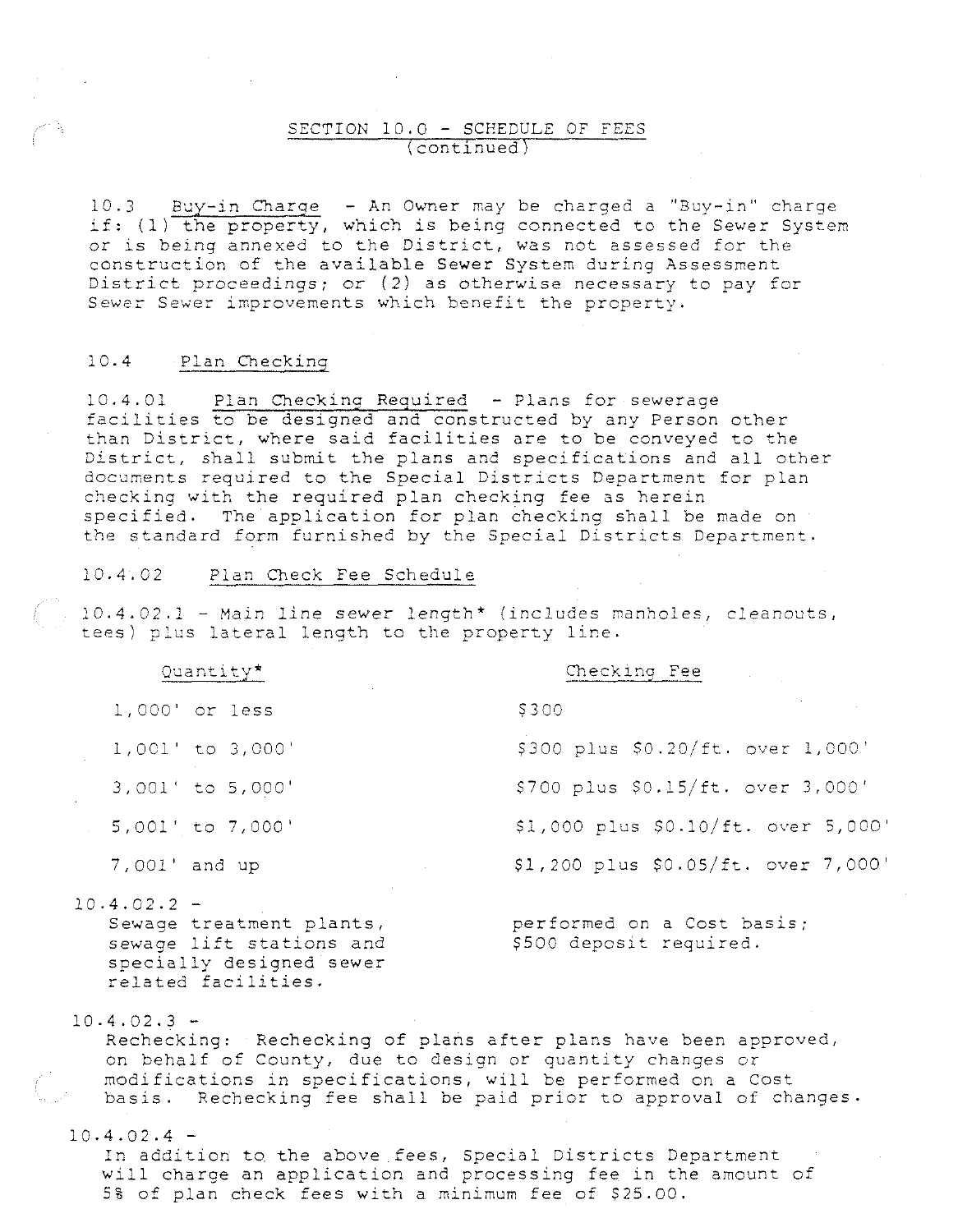#### SECTION 10.0 - SCHEDULE OF FEES **\contlnued,**

#### 10.5 Inspection Fees and Construction Permit

 $10.5.01$  Inspection Required - Prior to the commencement of construction of sewage faclllties for which plans have been approved, the Owner or his Agent shall make application for a Construction Permit to the Special Districts Department. The fees required for inspection shall accompany said application. The application for Construction Permit shall be made on the standard form furnished by the Special Districts Department.

In addition to the inspection fee listed below, the Owner or his Agent shall deposit with the Special Districts Department, along with said application, \$250 to cover the Cost of any reinspection, including time and mileage when a request is made by the Owner or his Agent for inspection and the work is not ready for inspection. The balance of any unused \$250 will be refunded at the time the work is accepted by the District. If the \$250 deposit is depleted before the work is completed, the Owner or his Agent shall deposit another \$250 with the Special Districts Department for this purpose before any more inspection will be performed by the District Representative.

#### 10.5.02 Inspection Fee Schedule

10.5.02.1 - Main line sewer length\* (includes manholes, cleanouts, tees) plus lateral length to the property line.

|                                                | Reduited                                                   |  |  |
|------------------------------------------------|------------------------------------------------------------|--|--|
|                                                | Inspection Fee Deposit                                     |  |  |
| Quantity*<br>the control of the control of the | (performed on an actual<br>cost incurred basis)            |  |  |
| $1'$ to 200'                                   | \$300                                                      |  |  |
| $201'$ to $1,000'$                             | S400                                                       |  |  |
| Over 1,000'                                    | \$400 plus \$.40 per foot or<br>portion thereof over 1000' |  |  |

 $10.5.02.2 -$ 

Sewage lift station, sewage treatment plants and specially designed sewer **related facilities.** 

\$700

Required

 $10.3.02.3 -$ 

In addition to the above fees, Special Districts Department will charge an application processing fee of 5% of the total inspection fees with a minimum fee of \$25.00.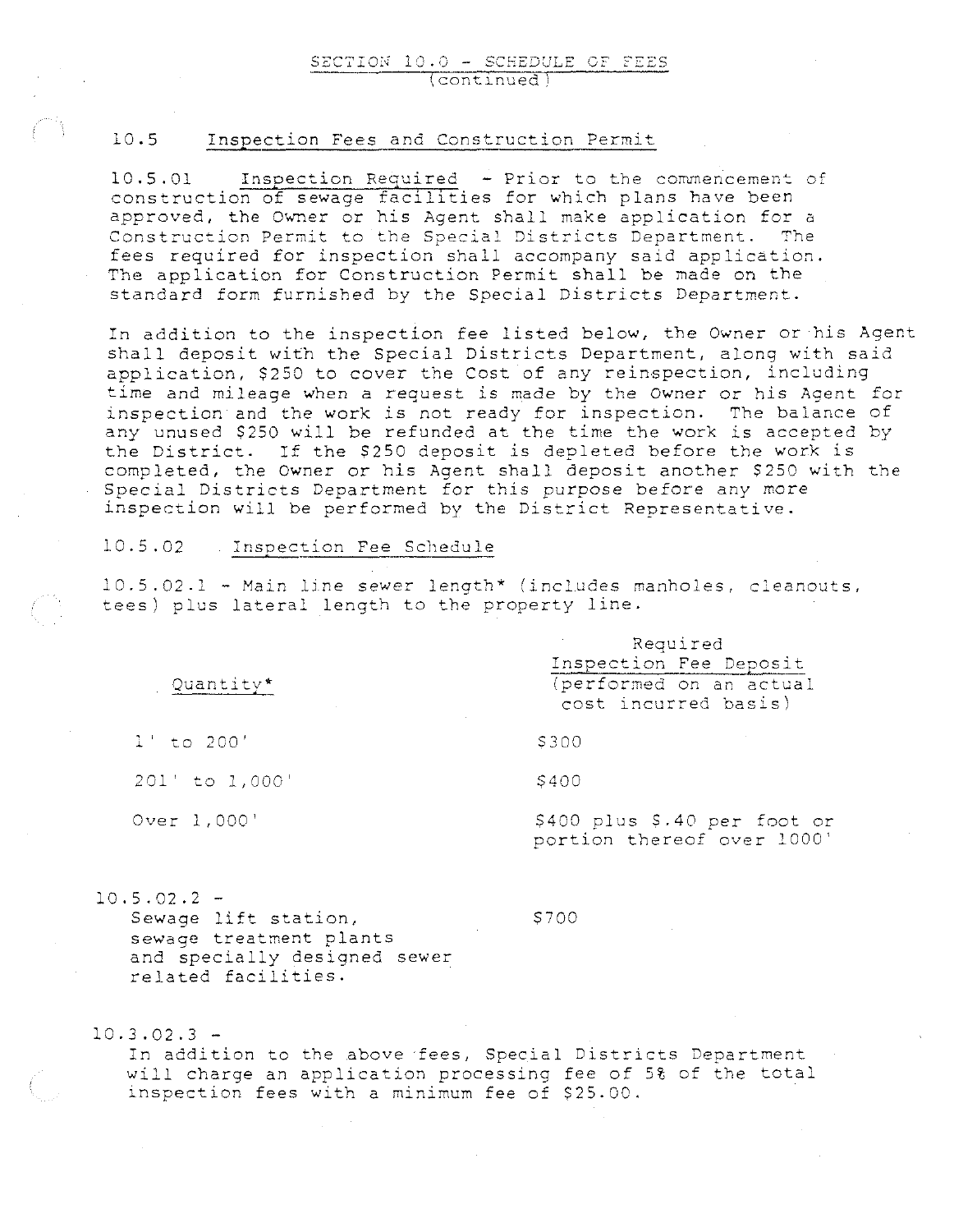#### SECTION 10.0 - SCHEDULE OF FEES **(continued**

10.5.02.4 -Saturday, Holiday and Overtime Insoection: Inspection for work on Saturday and holidays will be provided if **Inspectors are available and a minimum of one week advance**  notification is given to the District by the Owner or his Agent. All Costs for Saturday, holiday and overtime inspection shall be paid by the Owner or his Agent at the actual Cost incurred. Advance deposit is required.

10.6 Fee for Discharge of Pumpings from Chemical Toilets; Septic and Holding Tanks; Cesspools or Leach Pits to the Sewer Svstem - Prior to discharging pumpings to the Sewer System, the discharger shall make application and pay the applicable fees to the District as set forth in the following fee schedule:

10.6.01 Fee Schedule - Chemical Toilets, Septic Tanks, Cesspools and Leach Pits.

10.6.01.1- When sewer connection is available: No fee shall be required. Prior to issuance of a Permit to discharge pumped **waste, the Owner shall secure a Permit for connection to the Sewer**  System as set forth in Section 10.1 and shall further pay any Main Sewer Connection Charge, Buy-In Charge, and any other applicable fee due the District which may be applicable to the property. The **Owner shall further agree to make said connection for which the**  Permit is issued, within the time stated in such Permit.

**10.6.01.2-** ~'hen **sewer connection is not available: The fee**  shall be twenty five dollars  $($ \$25.00) per Permit.

10.6.02. Fee Schedule - Holding Tanks.

10.6.02.1 -When sewer connection is available: No fee shall be required, Prior to issuance of a Permit to discharge pumped waste, the Owner shall secure a Permit for connection to the Sewer System as set forth in Section 10.1 and shall further pay any Main Sewer Connection Charge, Buy-In Charge, and any other applicable fee due the District which may be applicable to the property. The Owner shall further agree to make said connection for which the Permit is issued, within the time stated in such Permit.

10.6.01.2 - wnen sewer connection is not available: The fee shall be ten dollars (\$10.00) per Permit.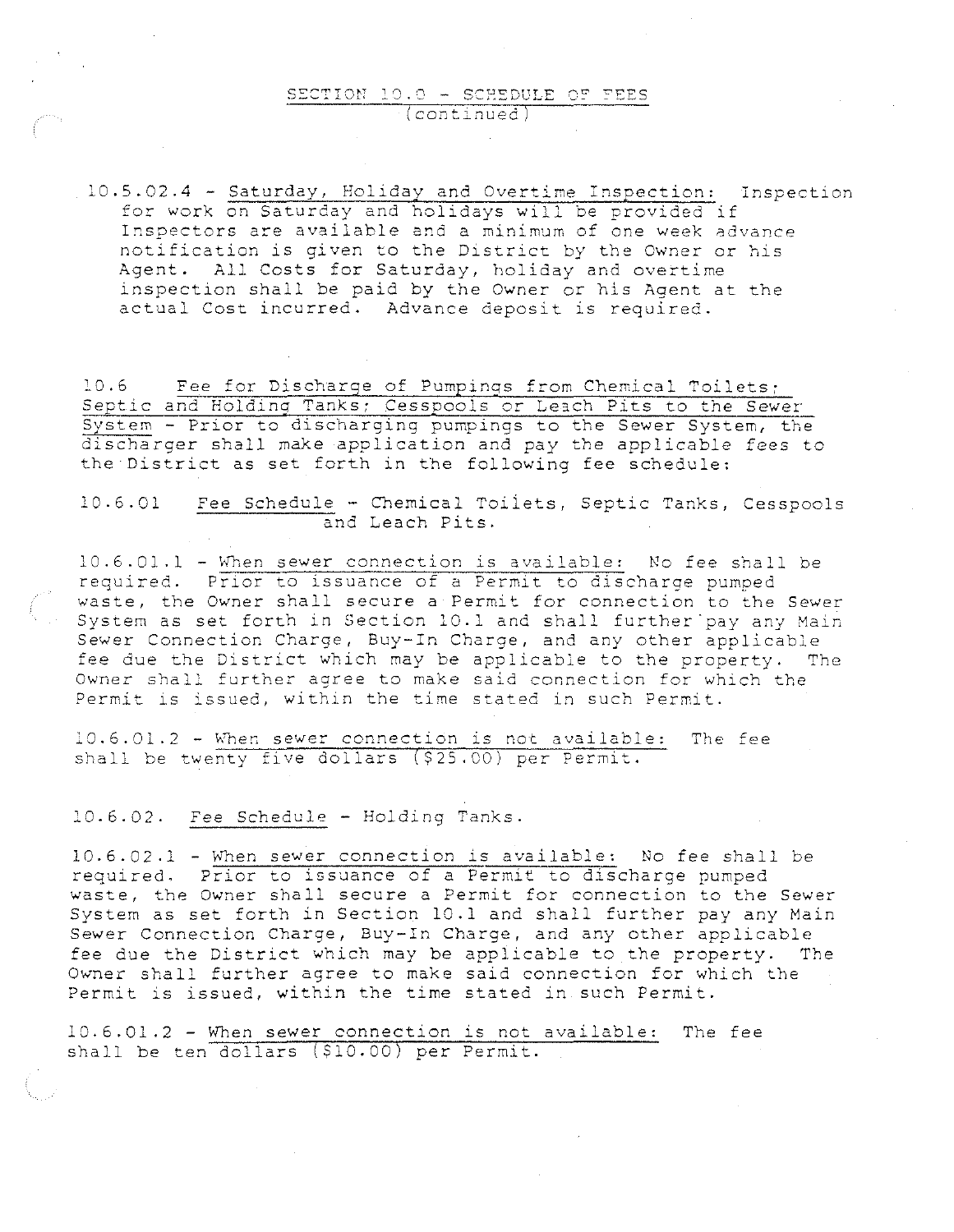## SECTION  $11.0$  - CRITERIA FOR DESIGN, TECHNICAL SPECIFICATIONS AND STANDARD DRAWINGS

11.1 Adoption -Criteria for design, technical specifications and standard drawings for the construction of Public Sewer Facilities shall be recommended by the District Engineer and approved by the Board of Supervisors. All approved criteria will be on file in the office of the District.